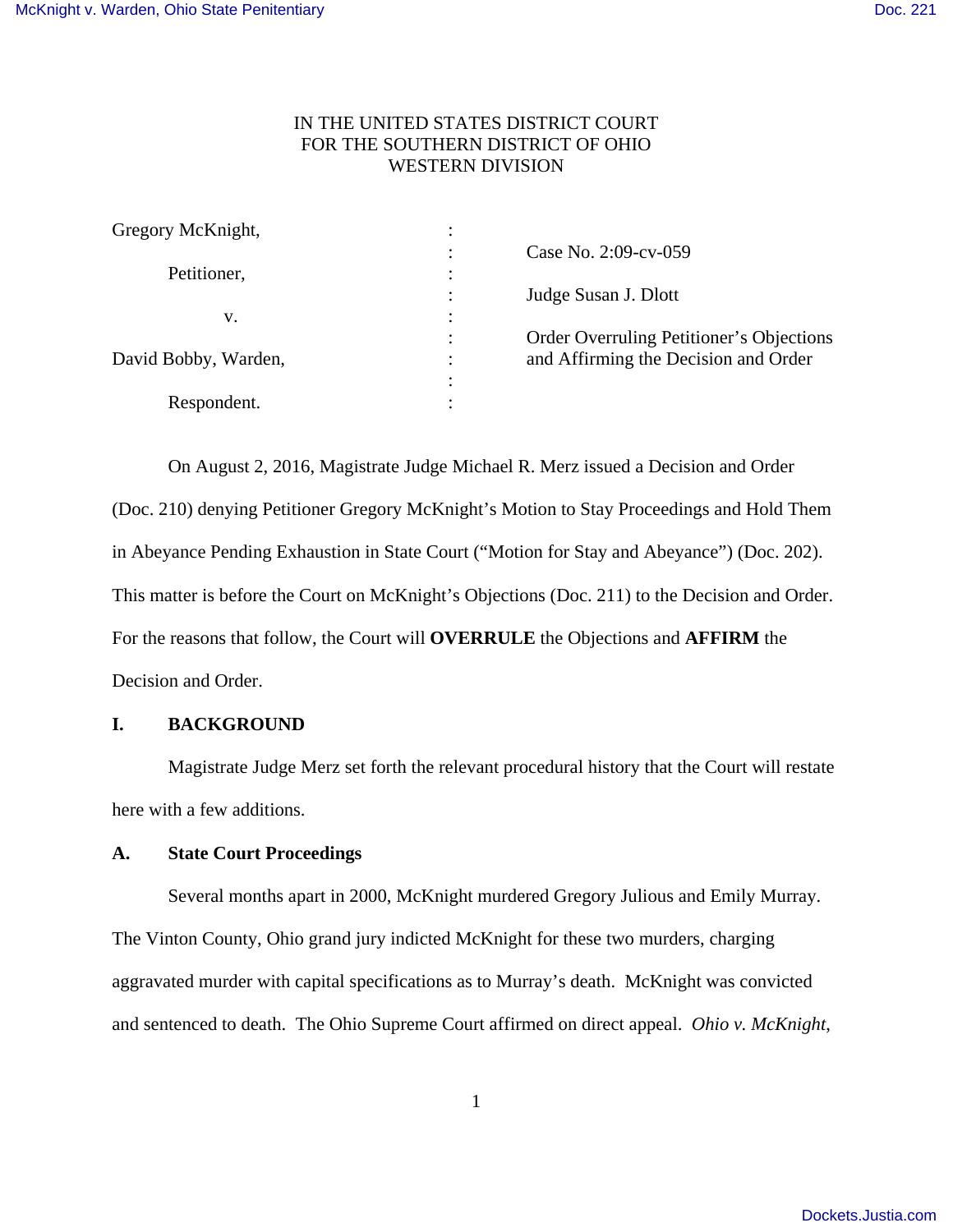107 Ohio St. 3d 101 (2005). The Vinton County, Ohio Court of Common Pleas denied McKnight's post-conviction petition and that denial was affirmed on appeal. No. 07CA665, 2008 WL 2124076, at \*1 (Ohio App. May 19, 2008), *appellate jurisdiction declined*, 119 Ohio St. 3d 1487 (2008). The Ohio Supreme Court denied McKnight's application for reopening to raise ineffective assistance of appellate counsel claims. *Ohio v. McKnight*, 109 Ohio St. 3d 1492 (2006).

## **B. Federal Court Proceedings—Request for Evidentiary Hearing**

 McKnight filed his Petition in this Court on October 14, 2009. (Doc. 9.) He filed an Amended Petition for Habeas Corpus ("Amended Habeas Petition") on January 25, 2013, and then re-filed it at the Court's direction on August 26, 2013 with revised citations to the electronically filed version of the state court record. (Docs. 101, 127.)

 Under the initial Scheduling Order, pleadings were set to be complete in May 2010. (Doc. 11 at PageID 287.) Completion of discovery was stayed for two months during 2011 to permit consideration of the impact of *Cullen v. Pinholster*, 563 U.S. 170 (2011), in which the Supreme Court held that a federal court's habeas review under 28 U.S.C. § 2254(d)(1) of state court decisions on the merits was limited to the evidentiary record before the state court. (Docs. 42, 47.) Following completion of discovery, McKnight moved for an evidentiary hearing to allow presentation of the fruits of habeas discovery. (Docs. 49, 59.) The Magistrate Judge denied the motion, in part based on the law of the case, but in part without prejudice to renewal on the ineffective assistance of counsel claims once the Court decided whether the Ohio courts' decisions on those claims were contrary to or an objectively unreasonable application of clearly established federal law. (Doc. 64, *aff'd*, Doc. 93.) The Magistrate Judge later issued a Second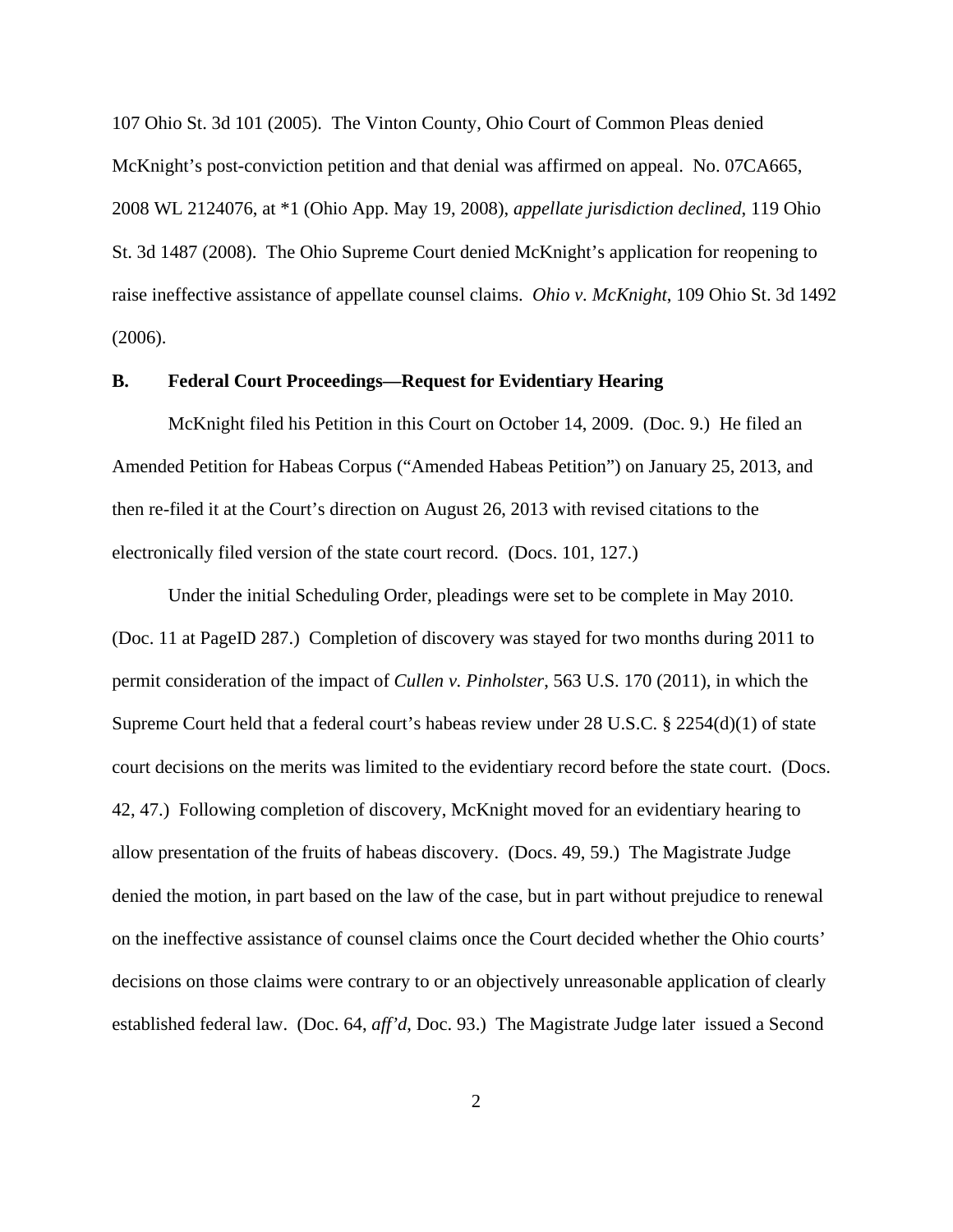Supplemental Opinion denying McKnight an evidentiary hearing on Grounds Twenty-Seven and Thirty-Three, which this Court affirmed. (Doc. 99, *aff'd*, Doc. 115.)

 The arguments concerning Ground Twenty-Seven of the Amended Habeas Petition are relevant to the current dispute. In Ground Twenty-Seven, McKnight accuses his trial counsel of ineffective assistance of counsel during sentencing for failure to introduce evidence about his abandonment by his father and failure to use a cultural expert to testify about his Caribbean cultural identity. (Doc. 127 at PageID 15820–27.) Ground Twenty-Seven is based on the ninth and fifteenth claims McKnight asserted in the state court post-conviction proceedings. McKnight sought an evidentiary hearing on Ground Twenty-Seven in these federal proceedings on the basis that the state court in the post-conviction proceedings had improperly denied the ninth and fifteenth claims on procedural grounds without an evidentiary hearing. McKnight also argued that he was entitled to an evidentiary hearing in federal court on the basis of *Martinez v. Ryan*, 132 S. Ct. 1309 (2012), to prove that his post-conviction counsel's negligence was "cause" to establish why his post-conviction counsel had not fully developed the evidentiary bases to support the claim for ineffective assistance of trial counsel at sentencing.

 In denying the evidentiary hearing a second time, Magistrate Judge Merz concluded that the state court had denied the ninth and fifteenth post-conviction claims on the merits, not on procedural grounds. (Doc. 99 at PageID 2830–32.) Magistrate Judge Merz also concluded that McKnight was not entitled to an evidentiary hearing in these habeas proceedings pursuant to *Martinez* because *Martinez* only applies in cases of procedural default, not to decisions on the merits. (Doc. 99 at PageID 2837.) However, he suggested in dicta that some of the evidence that McKnight sought to introduce at an evidentiary hearing to support Ground Twenty-Seven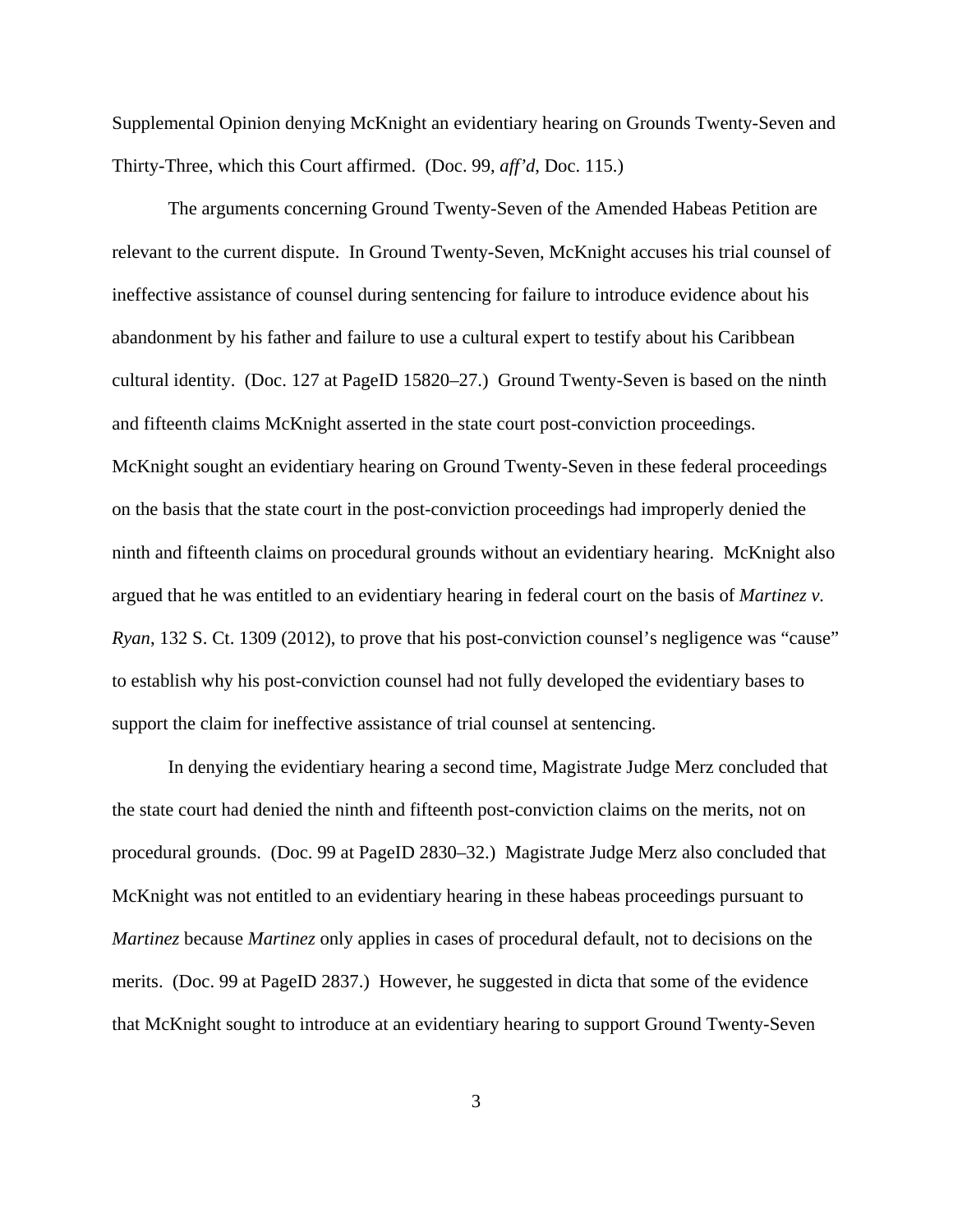might support new claims not previously asserted in state court. He instructed that the potential new claims could not be heard in these habeas proceedings until they were exhausted in state court. (Doc. 99 at PageID 2840–41.).

 On May 21, 2013, this Court affirmed the Second Supplemental Opinion agreeing that the state court had decided McKnight's ninth and fifteen post-conviction claims on the merits. (Doc. 115 at PageID 12442–44.) This Court also found that *Martinez* did not provide an avenue to have an evidentiary hearing in the federal proceedings. (*Id.* at PageID 12451–55.) This Court did not express an opinion, however, on Magistrate Judge Merz's suggestion that the evidence developed in the habeas discovery might support new claims that had yet to be exhausted in state court. (*Id.* at PageID 12455–56 n.5.)

## **C. Federal Court Proceedings—Request to Stay Federal Proceedings In Order to Exhaust "New" Claim in State Court**

 On December 19, 2013, McKnight filed a Request for Authorization Allowing Federal Habeas Corpus Counsel to Conduct State Court Litigation and a Motion for Stay and Abeyance pending state court litigation. (Docs. 133, 134.) McKnight sought in these two pleadings to have these federal habeas proceedings stayed so that he could exhaust a "new" claim for ineffective assistance of trial counsel at sentencing based on the evidence discovered in these proceedings. McKnight attached to the Request for Authorization a copy of the Petition for Post-Conviction Relief ("Proposed Petition") that he would file in the Vinton County, Ohio Court of Common Pleas. (Doc. 133-1.) He stated in the Proposed Petition the following claim ("Proposed Petition Claim"):

Gregory McKnight Was Denied The Effective Assistance Of Counsel At The Penalty Phase Of His Trial Because Counsel Failed To Thoroughly Investigate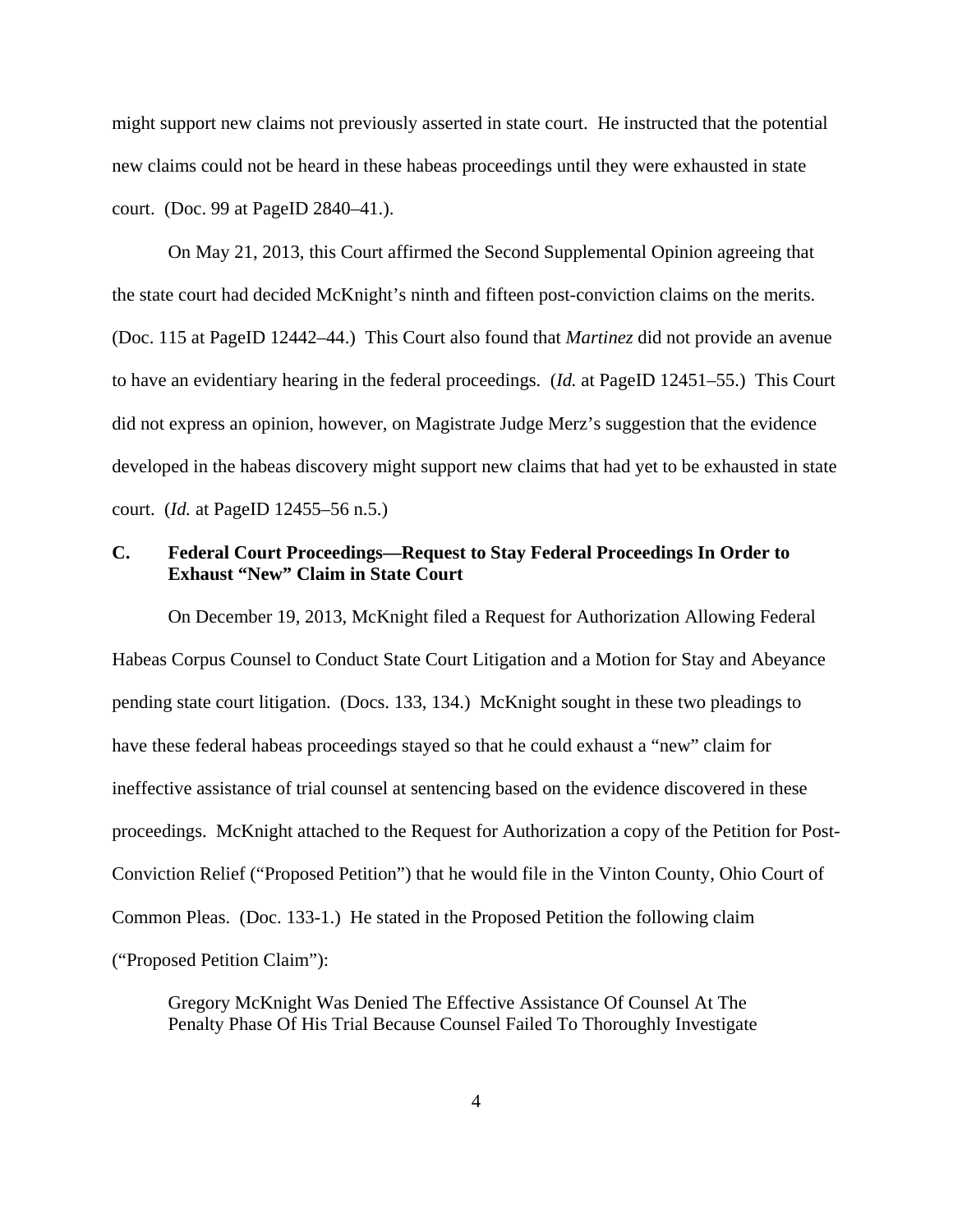His Background And Mental Health History And Therefore Failed To Discover And Present Compelling Mitigating Evidence At The Penalty Phase.

A. Counsel Performed Deficiently Because They Failed to Conduct a Reasonable Investigation into McKnight's Background and Mental Health History.

B. Gregory McKnight Was Denied the Effective Assistance of Counsel During the Penalty Phase of His Trial When Counsel Failed to Investigate and Present Compelling Mitigating Evidence about His Cultural Background.

C. Gregory McKnight Was Denied the Effective Assistance of Counsel During the Penalty Phase of His Trial When Counsel Failed to Investigate and Present Relevant and Available Mitigation Evidence with Respect to His Social History and the Circumstances of His Upbringing.

D. Gregory McKnight Was Denied the Effective Assistance of Counsel During the Penalty Phase of His Trial When Counsel Failed to Investigate and Present Relevant and Available Mitigation Evidence with Respect to the Difficulties of his Survival in LeFrak City.

E. Gregory McKnight Was Denied the Effective Assistance of Counsel During the Penalty Phase of His Trial When Counsel Failed to Investigate and Present Relevant and Available Mitigation Evidence About How His Gang Handlers Brought Him to Columbus Ohio at the age of Fifteen to Sell Drugs and Then Abandoned Him.

F. Gregory McKnight Was Denied the Effective Assistance of Counsel During the Penalty Phase of His Trial When Counsel Failed to Investigate and Present Relevant and Available Mitigation Evidence About His Incarceration at the Department of Youth Services and his Behavior While Incarcerated as well as His Life afterwards.

## (*Id.* at PageID 15950–66.)

Before the Request for Authorization and Motion for Stay and Abeyance were decided,

the Court received McKnight's letter seeking to abandon his habeas corpus claims. (Doc. 138.)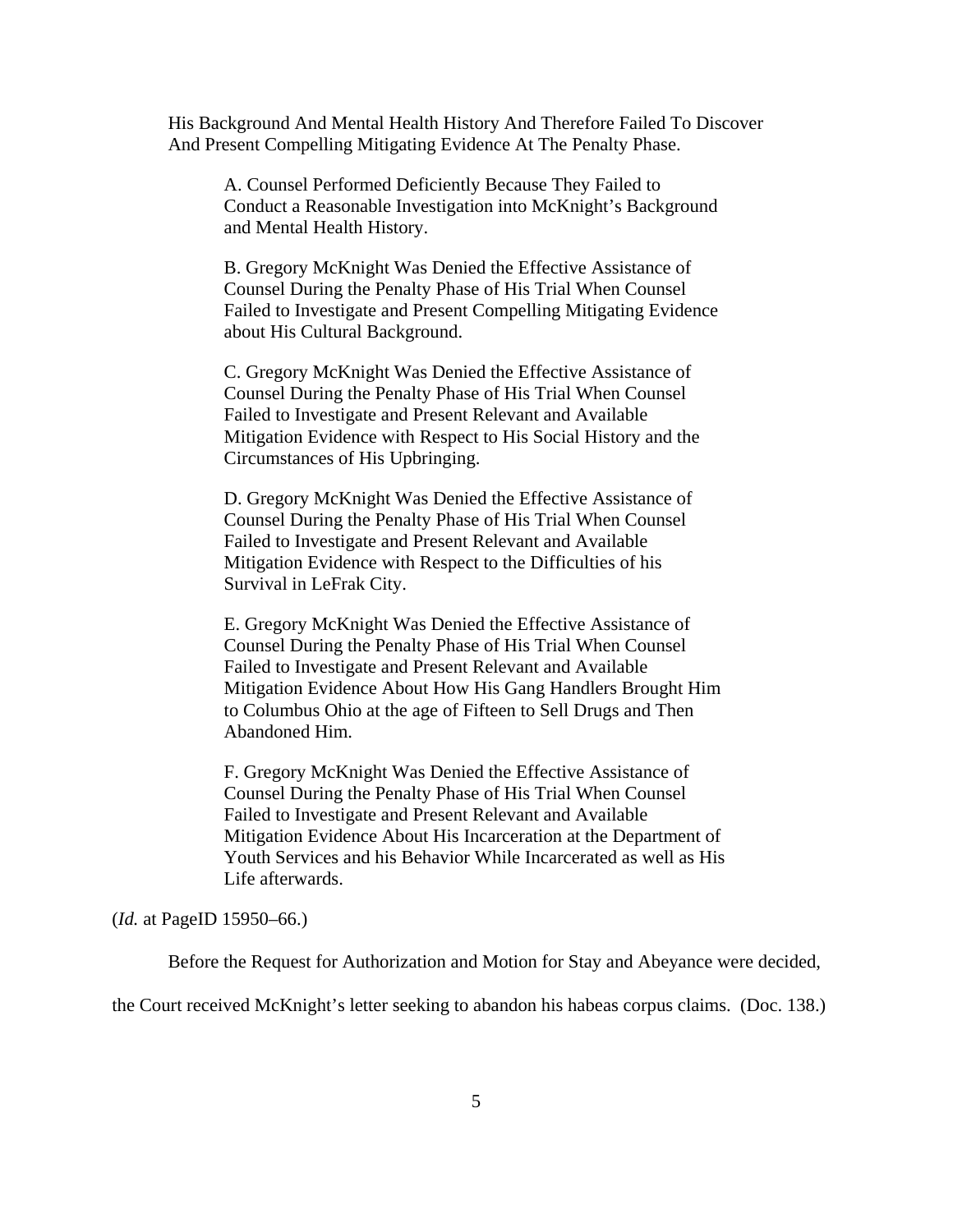These proceedings were essentially on hold for more than one year until, in November 2015, McKnight withdrew his request to abandon the case upon appointment of new counsel. (Doc. 192.) Pursuant to a new Scheduling Order (Doc. 200), the current Motion for Stay and Abeyance was timely filed on April 1,  $2016$ .<sup>1</sup> McKnight again seeks leave to stay these habeas proceedings so he can return to state court to exhaust a purportedly new claim alleging ineffective assistance of trial counsel at sentencing based on the evidence developed in these proceedings. (Doc. 202.)

 Magistrate Judge Merz issued a Decision and Order denying the Motion for Stay and Abeyance. (Doc. 210.) He faulted McKnight for not clarifying whether the new claim he seeks to exhaust in state court is the Proposed Petition Claim asserted in Doc. 133-1. (*Id.* at PageID 16589–90.) He also stated that the District Court could not stay the federal proceedings to permit McKnight to return to state court to exhaust *new evidence* supporting claims that already had been exhausted in state court. (Doc. 210 at PageID 165965–97 (citing *Carter v. Mitchell*, 829 F.3d 455 (6th Cir. 2016), *cert. denied*, No. 16-6467, 2017 WL 69368 (U.S. Jan. 9, 2017)).) Finally, he faulted McKnight for interfering with his attorneys' efforts to gather mitigation evidence during his trial and post-conviction proceedings. (*Id.* at Page ID 16597.)

 On August 15, 2016, McKnight filed the pending Objections to the Decision and Order. (Doc. 211.) McKnight clarifies in the Objections that the "new" claim he seeks to exhaust is the Proposed Petition Claim. He disputes that he is attempting to exhaust only new evidence, not a

<u>.</u>

<sup>&</sup>lt;sup>1</sup> Petitioner had sought leave to file a Renewed Motion for Authorization to Litigate in State Court and a Renewed Motion for Stay and Abeyance. (Doc. 197.) Magistrate Judge Merz explicitly granted leave only as to the Renewed Motion for Stay and Abeyance without addressing the separate Renewed Motion for Authorization to Litigate in State Court. (Doc. 200.)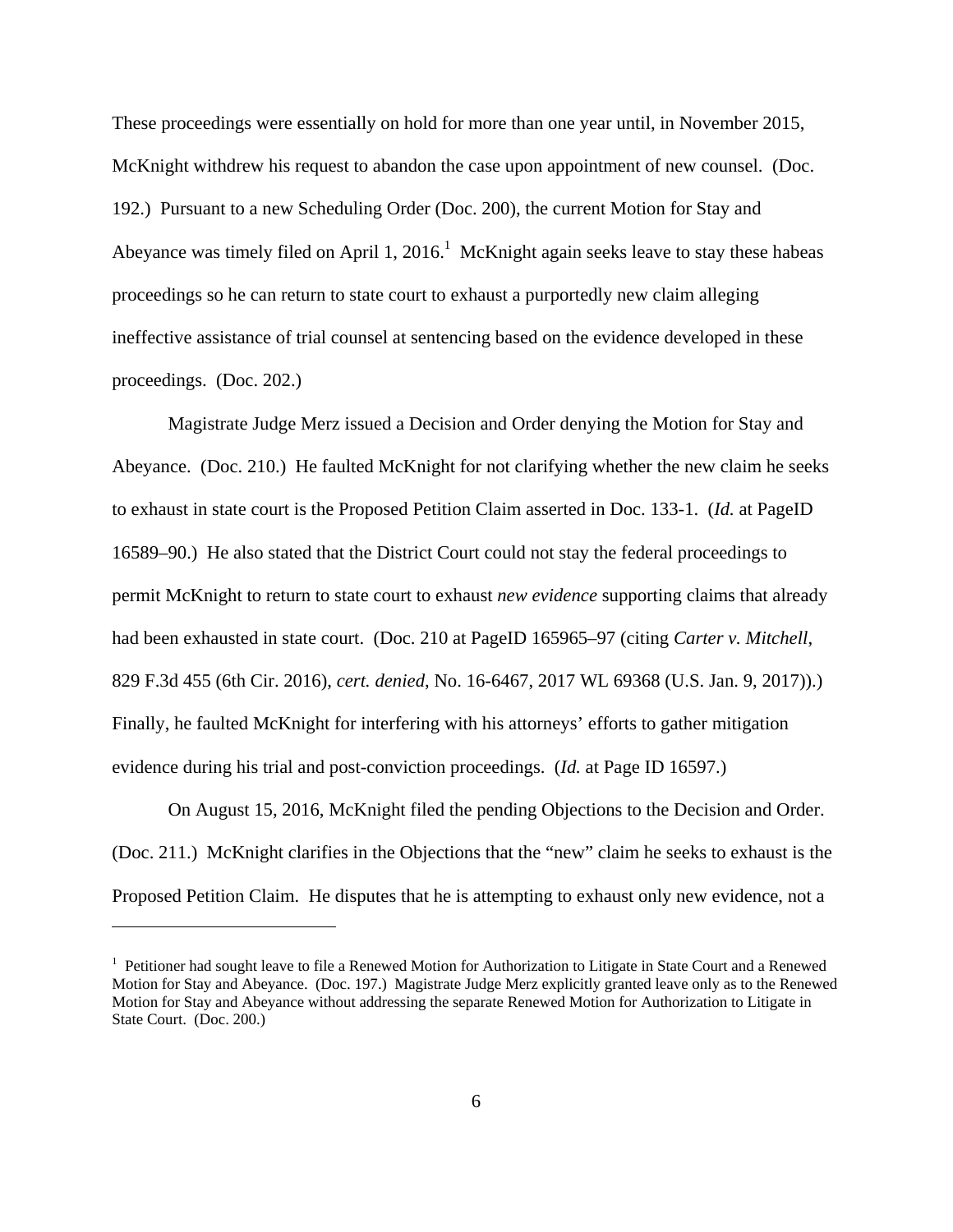new claim. He points out that Magistrate Judge Merz had suggested in his Second Supplemental Opinion issued on January 2, 2013 that the evidence developed in the federal proceedings would support new claims. (Doc. 99 at PageID 2840–41.) Substantively, McKnight asserts that his trial counsel had an independent duty to conduct a reasonable mitigation investigation regardless of whether or not he cooperated with the investigation.

## **II. STANDARD OF REVIEW**

 Rule 72(a) of the Federal Rules of Civil Procedure authorizes magistrate judges to decide nondispositive matters that have been referred to them. If a party timely files objections to a magistrate judge's decision on a nondispositive matter, the district judge must "modify or set aside any portion of the order that is clearly erroneous or contrary to law." Fed. R. Civ. P. 72(a). The clearly-erroneous standard applies to a magistrate judge's findings of fact and the contraryto-law standard to his conclusions of law*. See Gandee v. Glaser*, 785 F. Supp. 684, 686 (S.D. Ohio 1992), *aff'd*, No. 92-3304, 1994 WL 83265 (6th Cir. Mar. 14, 1994). "A finding is clearly erroneous where it is against the clear weight of the evidence or where the court is of the definite and firm conviction that a mistake has been made." *Galbraith v. N. Telecom, Inc.*, 944 F.2d 275, 281 (6th Cir. 1991), *overruled on other grounds*, *Kline v. Tenn. Valley Auth.*, 128 F.3d 337 (6th Cir. 1997); *see also Hood v. Midwest Sav. Bank*, No. C2-97-218, 2001 WL 327723, at \*2 (S.D. Ohio Mar. 22, 2001). A decision is contrary to law if the magistrate has ignored or misapplied the applicable law found in the Constitution, statutes, or case precedent. *See Hood*, 2001 WL 327723, at \*2; *Gandee*, 785 F. Supp. at 685–86.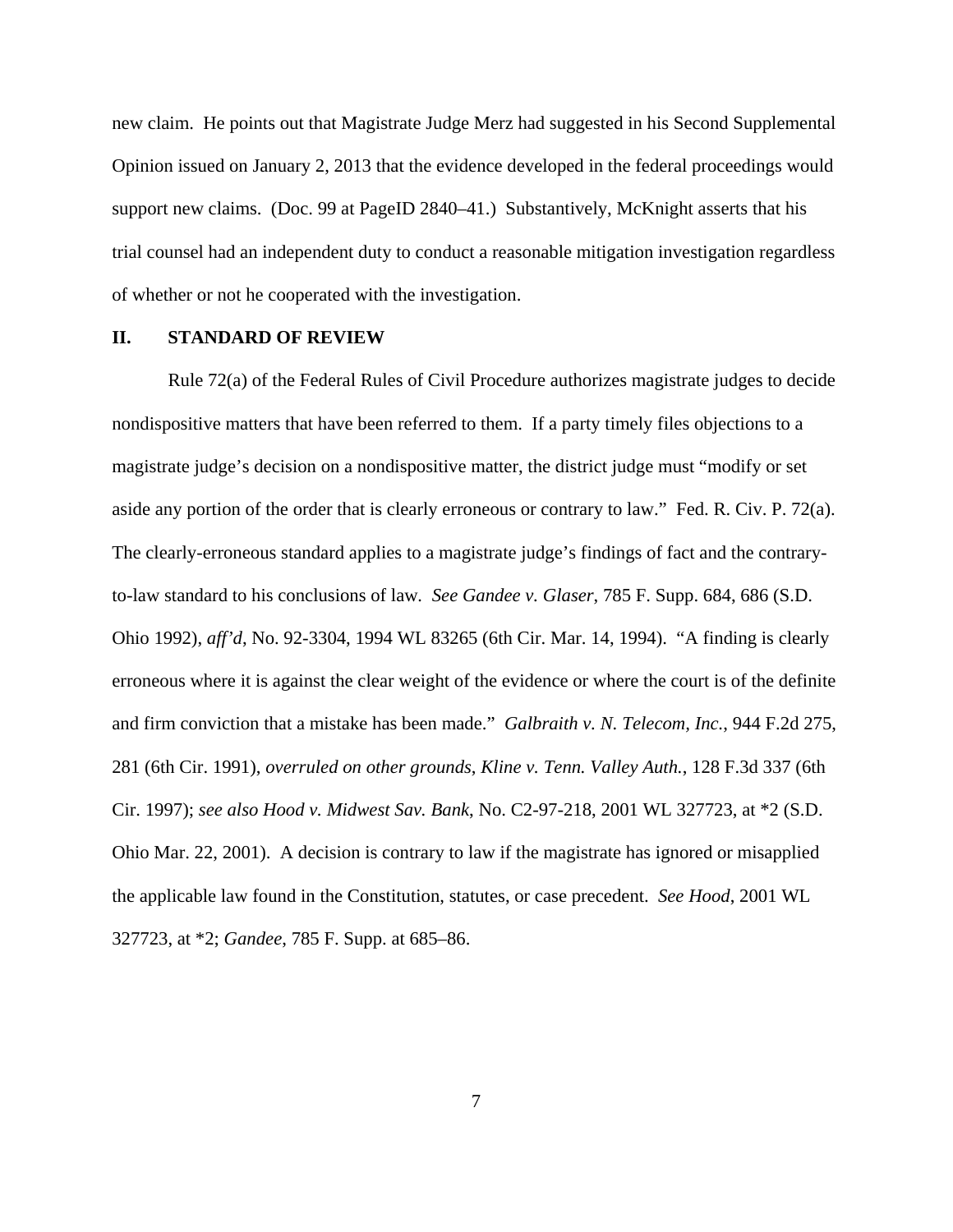## **III. ANALYSIS**

 Petitioner McKnight initiated these habeas proceedings after April 24, 1996 so they are governed by the Antiterrorism and Effective Death Penalty Act of 1996 ("AEDPA"), 28 U.S. § 2254. *See Hamilton v. Morgan*, 474 F.3d 854, 858 (6th Cir. 2007).

 McKnight requests, pursuant to the doctrine announced in *Rhines v. Weber*, 544 U.S. 269 (2005), that the Court stay and hold in abeyance these habeas proceedings so that he can exhaust in state court the Proposed Petition Claim for ineffective assistance of counsel based on the evidence developed in the habeas proceedings. The Supreme Court determined in *Rhines* that in narrow circumstances "a federal district court has discretion to stay [a] mixed petition [with both exhausted and unexhausted claims] to allow the petitioner to present his unexhausted claims to the state court in the first instance, and then to return to federal court for review of his perfected petition." *Id.* at 271–72. The Supreme Court held that stay and abeyance of the federal proceedings was appropriate if the petitioner had "good cause" for his failure to exhaust his claims in state court and did not engage in "intentionally dilatory litigation tactics[,]" and if the unexhausted claims are "potentially meritorious" and not "plainly meritless." *Id.* at 277–78. A stay should not be granted in cases involving "abusive litigation tactics or intentional delay" by the petitioner. *Id.* at 278.

Three additional principles relevant to the analysis of whether to grant a stay and abeyance of bear repeating. First, the Court cannot hear claims that a habeas petitioner failed to exhaust in state court. 28 U.S.C. § 2254(b)(1)(A). Second, for claims that have been exhausted in state courts and were decided on the merits, the Court's review pursuant to 28 U.S.C. § 2254(d)(1) is limited to the evidence relied upon by the state court. *Cullen*, 563 U.S. at 181–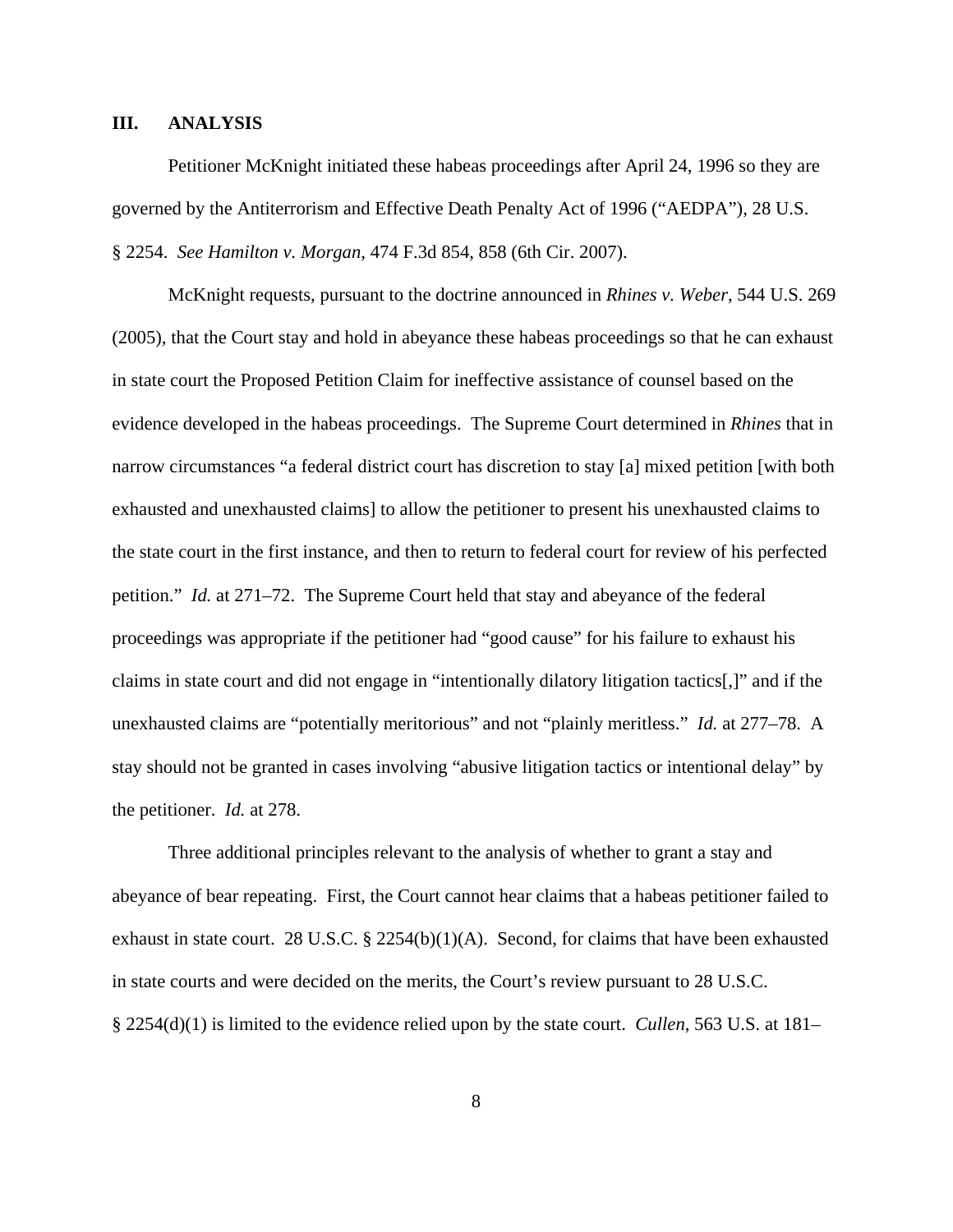85. The Court cannot expand the record to consider new evidence in that circumstance by evidentiary hearing or by a joint motion. *Moore v. Mitchell*, 708 F.3d 760, 779–84 (6th Cir. 2013). Finally, the stay and abeyance procedure approved in *Rhines* cannot be extended to allow a petitioner to return to state court to exhaust *new evidence* supporting an already exhausted claim. *Carter*, 829 F.3d at 466–67.

 To begin, the Court notes that McKnight has not moved to amend his Amended Habeas Petition to include the Proposed Petition Claim, so this is technically not a "mixed petition" case. The Sixth Circuit has stated that a district court is not required to dismiss "a petition containing only exhausted claims because the petitioner attempts to raise additional but unexhausted claims during the course of the habeas corpus proceedings." *Jones v. Parke*, 734 F.2d 1142, 1145 (6th Cir. 1984). Subsequently, the *Jones* case has been cited for the principle that a district court is not required to stay a pending habeas petition with only exhausted claims when the petitioner seeks to raise a new unexhausted claim. S*ee e.g.*, *Taylor v. Haviland*, No. 3:16CV0847, 2016 WL 4720050, at \*2 (N.D. Ohio Sept. 9, 2016) (quoting *Jones*); *Martin v. Warden*, No. 1:12-cv-458, 2013 WL 6087007, at \*3 (S.D. Ohio Nov. 19, 2013) (quoting *Jones*), *report and recommendation adopted by*, 2014 WL 1271020 (S.D. Ohio Mar. 27, 2014). This Court has denied the use of the *Rhines* stay and abeyance procedure when the habeas petitioner raised an unexhausted claim not pleaded in the habeas petition. *See Gyekye v. Warden*, No. 1:09cv753, 2010 WL 3730978, at \*6 (S.D. Ohio July 28, 2010) (same), *report and recommendation adopted by*, 2010 WL 3730977 (S.D. Ohio Sept. 8, 2010); *Bullock v. Jackson*, No. 1:07cv392, 2008 WL 906096, at \*2–3 (S.D. Ohio Mar. 31, 2008) (order adopting report and recommendation).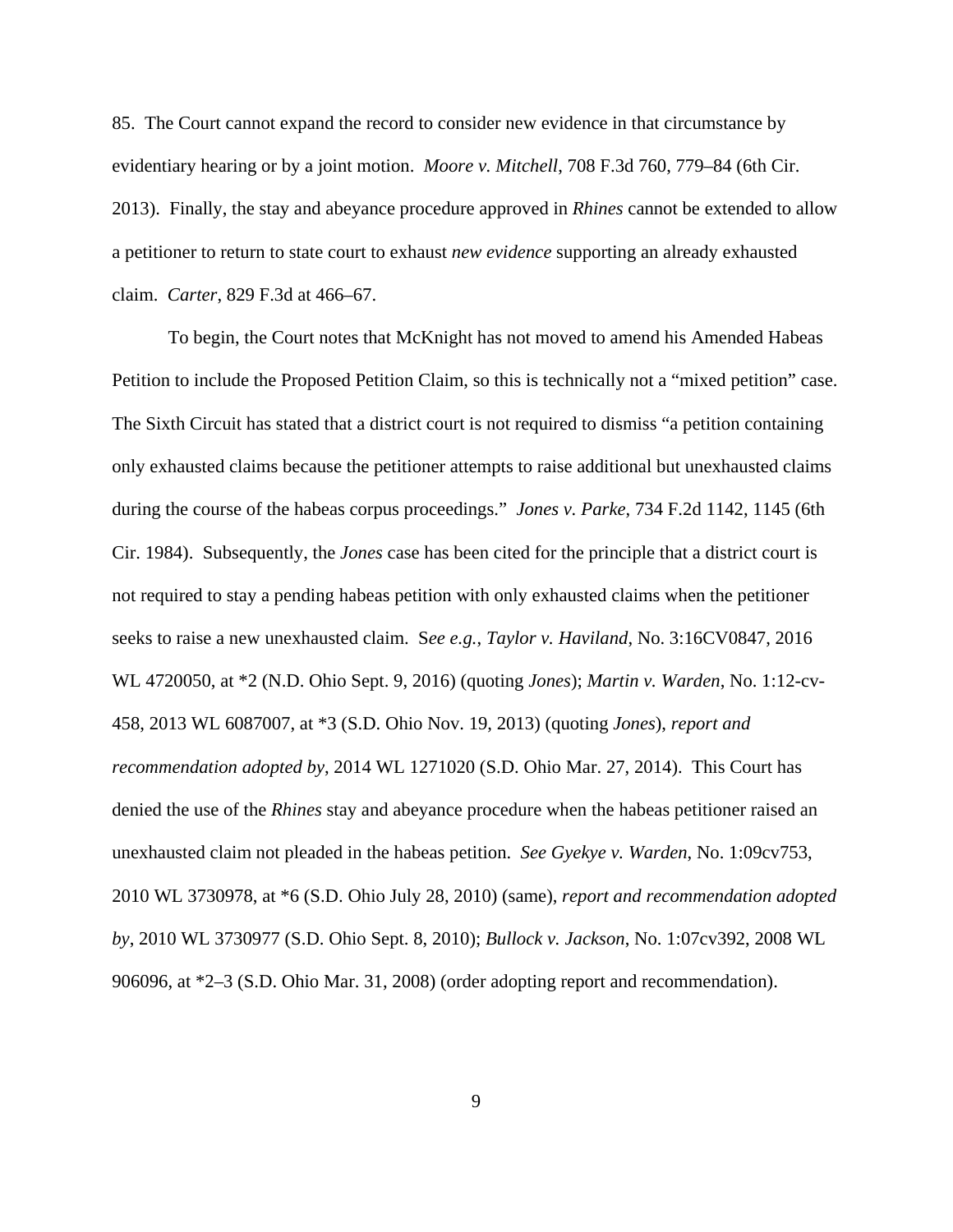These cases, however, are distinguishable because the unexhausted claims addressed therein did not arise from new facts developed during the habeas proceedings. Courts in the Sixth Circuit have stayed habeas cases to permit petitioners to return to state court to assert new claims based on new evidence first discovered in habeas proceedings. *See Conway v. Houk*, No. 2:07-cv-947, Opinion and Order, Doc. 161 at PageID 10660–67 (S.D. Ohio Mar. 1, 2016) ("[F]ederal courts have repeatedly granted abeyance motions so that petitioners who obtain new evidence during habeas corpus proceedings can return to state court to exhaust any claims that new evidence render unexhausted."); *Abraitis v. Woods*, No. 14-CV-14434, 2015 WL 1541871, at \*1–3 (E.D. Mich. Apr. 7, 2015) (staying a petition with exhausted claims so that petitioner could return to state court to assert a new claim based on newly-discovered evidence); *Were v. Bobby*, No. 1:10-cv-698, Opinion and Order, Doc. 108 at PageID 5870–76 (S.D. Ohio Sept. 23, 2015) (granting stay and abeyance after finding that the new evidence "so fundamentally alters the claims at issue that they are properly characterized as new claims"); *Johnson v. Bobby*, 2:08 cv-55, 2012 WL 628507, at \*2–3 (S.D. Ohio Feb. 27, 2012) ("The Court is of the view that the best course of action is to stay this case and hold the proceedings in abeyance to allow Petitioner to exhaust his new claims in the state courts."). The Court agrees that the *Rhines* stay and abeyance procedure can be extended to allow a petitioner to assert in state court a new claim based on new evidence developed in the habeas proceedings.

#### **A. Stay and Abeyance Appropriate Only for New Claims**

 The Warden disputes that the Proposed Petition Claim set forth in Doc. 133-1 is new and unexhausted. Instead, the Warden argues that the Proposed Petition Claim is duplicative of the Ground Twenty-Seven of the Amended Habeas Petition. As explained above, a stay and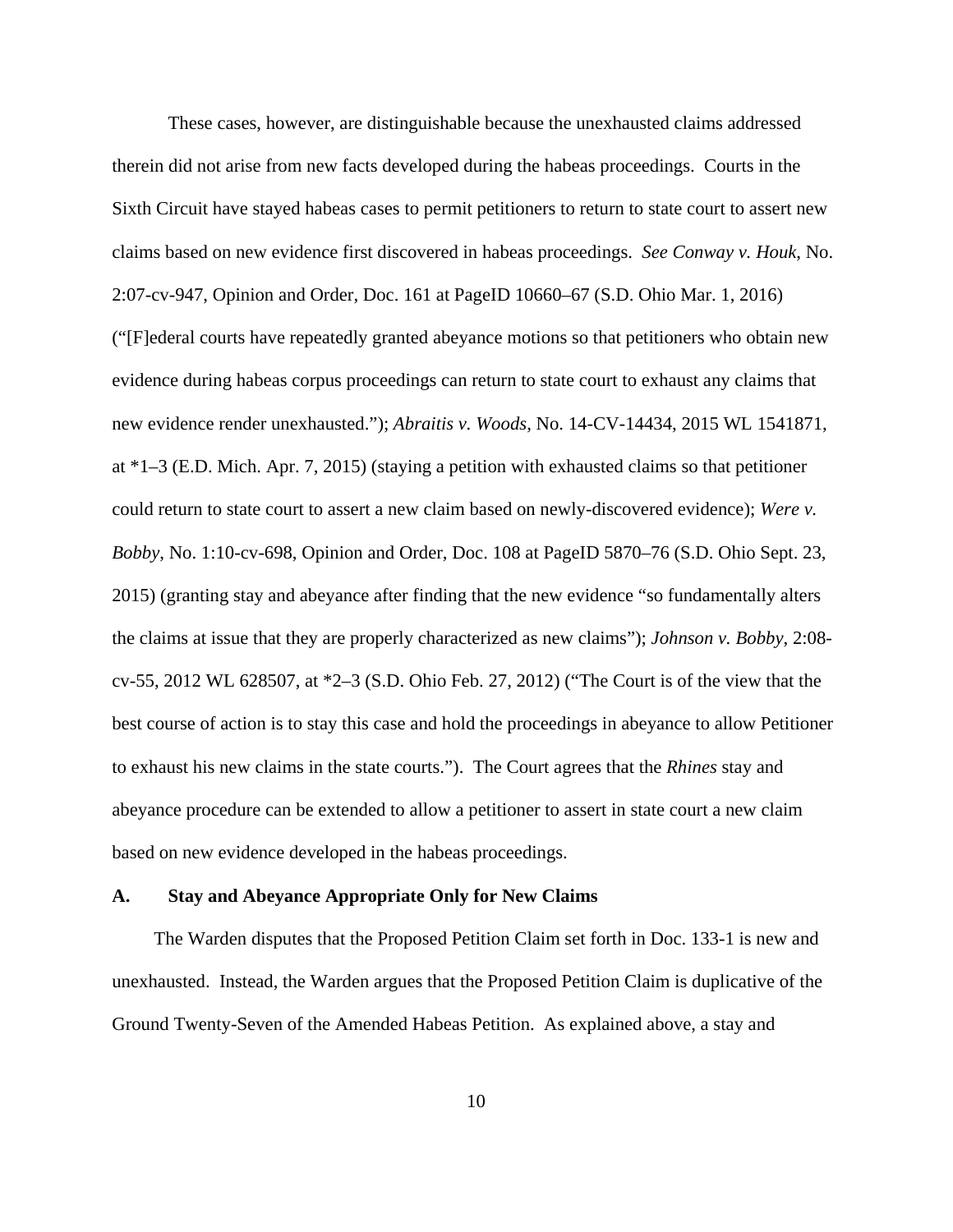abeyance is appropriate for unexhausted claims, but not for unexhausted evidence supporting claims already fairly presented in state court. *Carter*, 829 F.3d at 466–67. The Court, therefore, must compare the existing ineffective assistance of counsel claim and the evidence supporting it with the purported new claim and the evidence developed in these habeas proceedings. Only if the new evidence "fundamentally alters" the existing ineffective assistance of counsel claim will the Court conclude that state court exhaustion of a new claim is required. *Vasquez v. Hillery*, 474 U.S. 254, 260 (1986); *Johnson*, 2012 WL 628507, at \*2.

## **1. McKnight's Existing Ineffective Assistance of Counsel Claims**

 McKnight alleges as follows in the Twenty-Seventh Ground for Relief: "McKnight's due process, fair trial and the effective assistance of counsel were denied by counsel's deficient performance during the penalty phase in violation of the Fifth, Sixth, Eighth, and Fourteenth Amendments." (Doc. 127 at PageID 15820.) Ground Twenty-Seven was based on the ninth and fifteenth claims presented to the state court in the post-conviction review proceedings. McKnight's ninth claim in the post-conviction proceeding was for "ineffective assistance of counsel during the penalty phase because defense counsel failed to present mitigating evidence that McKnight's father abandoned him." *McKnight*, 2008 WL 2124076, at \*1.His fifteenth claim was for "ineffective assistance of counsel due to trial counsel's failure to reasonably investigate and present relevant mitigating evidence" concerning his cultural background. *Id.* at  $*1, *20.$ 

## **2. Evidence Introduced in State Court Post-Conviction Relief Proceedings**

 The state court summarized the evidence admitted in post-conviction to support the ninth claim as follows: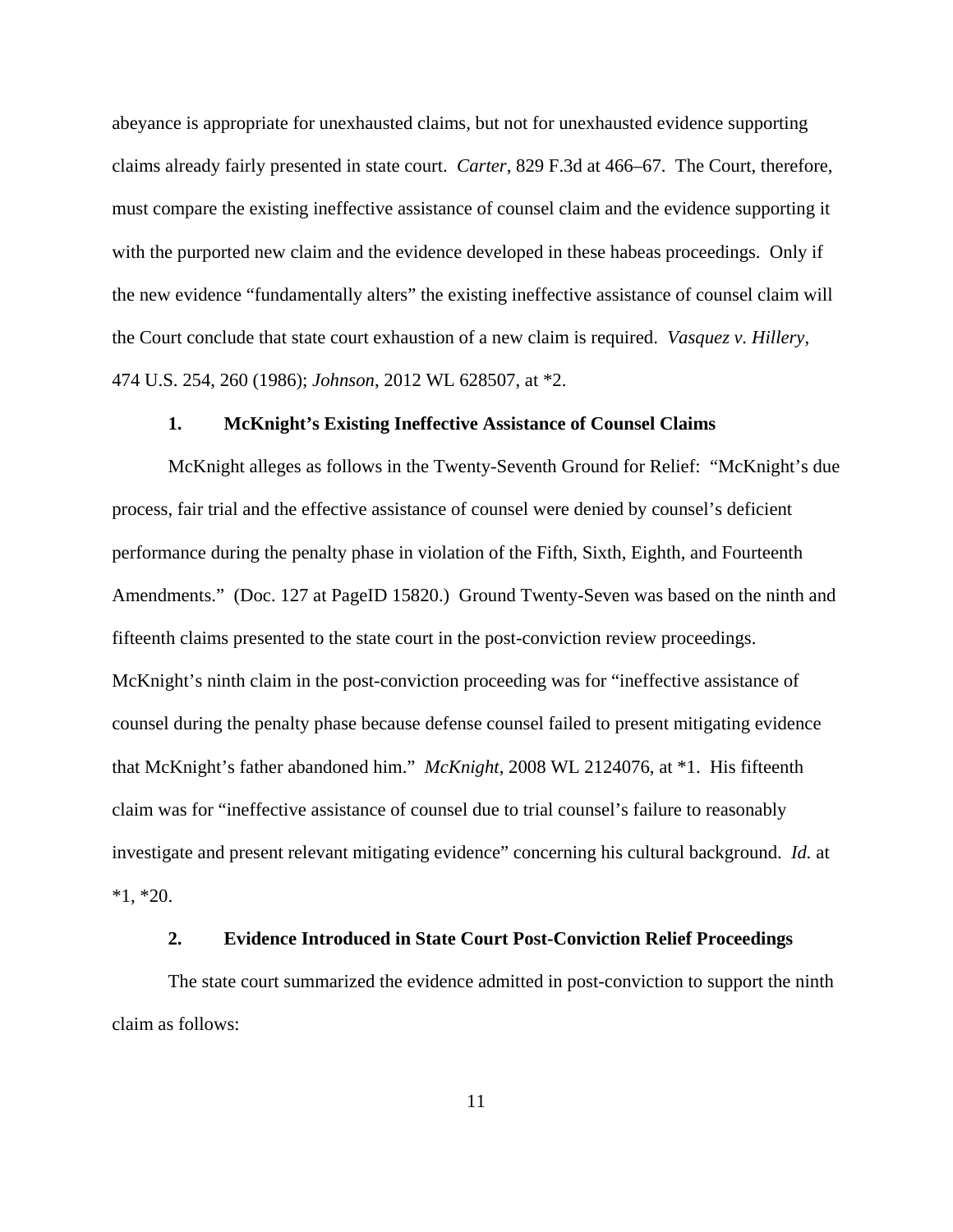[McKnight] claims that trial counsel failed to investigate, prepare, and present mitigating evidence regarding his character, history, and background, and in particular, his father's abandonment. McKnight alleges that the evidence would have humanized him and provided the jurors with reasons to spare his life. To support this claim, McKnight relies upon affidavits from his mother, his maternal aunt, and a family friend in which they asserted that McKnight's feelings of paternal abandonment and the lack of a father-figure in his life were dominant themes in his life. He also refers to lead defense counsel's deposition in which he stated that he did not consider parental abandonment as a mitigating factor.

2008 WL 2124076, at \*13. The trial court record had indicated that trial counsel had conducted interviews with family members by phone and were aware that McKnight's cousin attended the trial and was available to testify in mitigation. *Id.* at \*16–17. It further indicated that trial counsel had made a "strategic decision" not to present evidence regarding childhood issues of parental abandonment and lack of a father figure "to avoid possibly opening the door to [McKnight's] juvenile murder conviction." *Id.* at \*16. Trial counsel testified in the postconviction proceedings that the trial judge had warned them that "if they brought up anything that predated McKnight's detention as a juvenile, then they would open the door to his prior juvenile conviction for murder." *Id.* at \*21. The state appeals court agreed that the decision was "strategic" and made after "full and fair consideration and investigation" so McKnight could not establish ineffective assistance of counsel. *Id.* at \*17.

 As to the fifteenth claim in the state post-conviction proceedings, the state court relied on a Cultural Background Report prepared by Kathleen E. Phillips Lewis, Ph.D., a professor and Caribbean cultural expert retained by McKnight's post-conviction attorneys. (Doc. 108-5.) The court summarized the opinion of Dr. Lewis as follows:

As Dr. Lewis's report indicates, McKnight was tormented with his identity. He was raised in the United States by an immigrant mother. McKnight's mother Lewin was raised in Trinidad. His father, who was absent from his life, was from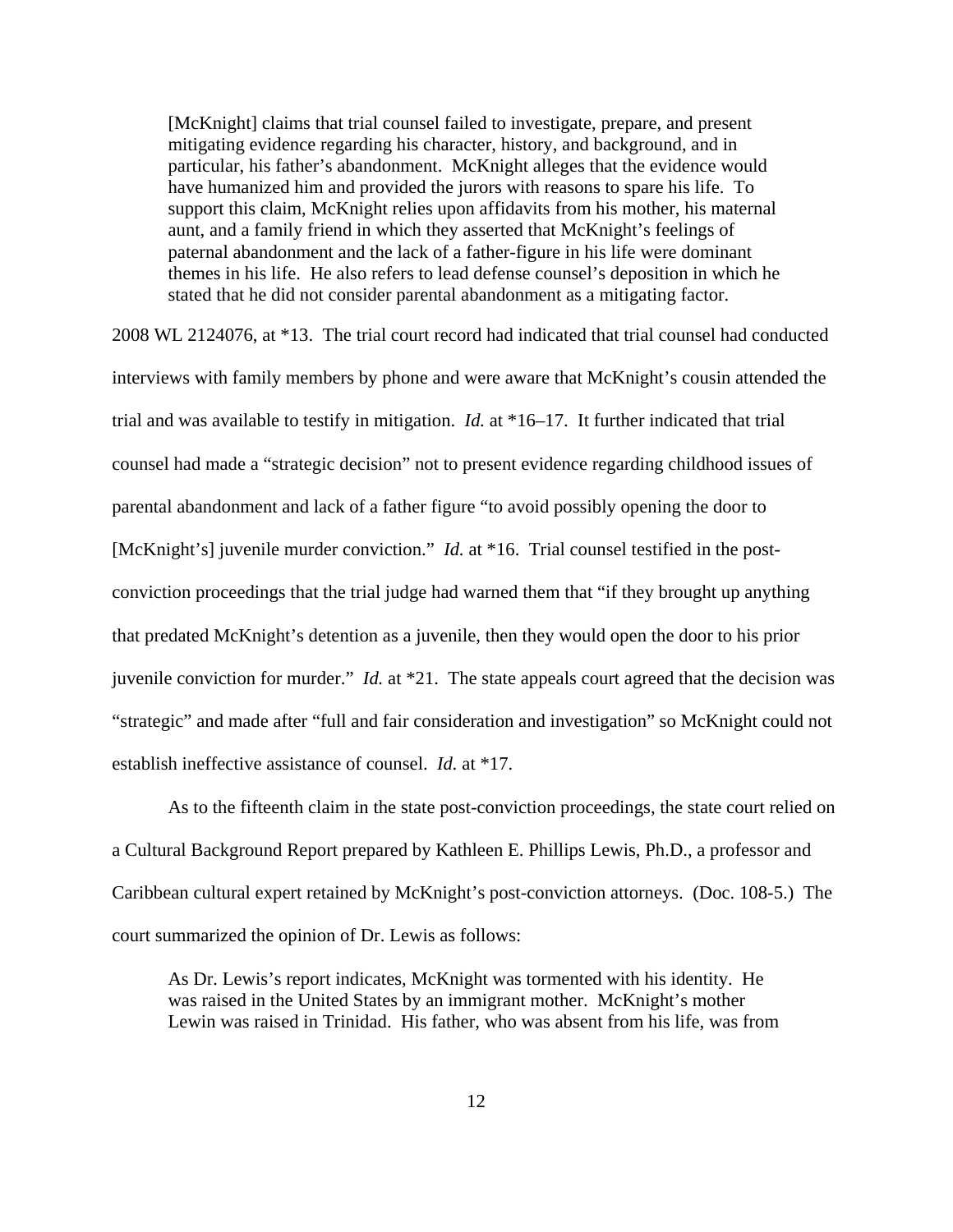Guyana.<sup>2</sup> The history of the Caribbean is complex. Additionally, McKnight was raised within the strict Seventh Day Adventist religion. As a child and young teenager, he was deprived of activities that youth in the United States traditionally experience. He was an outsider who struggled to fit in. When McKnight resided in Texas with his godparents (who were from Trinidad), he suffered strict discipline—including humiliating beatings at the hands of his godfather, sometimes while McKnight was naked in the shower.

Dr. Lewis also found that McKnight was haunted by feelings of abandonment. Not only had his father left him when he was just an infant, McKnight's mother had sent him to Texas to live with the Chandlers (his godparents) when he was only three years old. Lewin promised McKnight that she would bring him back to New York to live with her when he turned five, but when she visited on his fifth birthday, the Chandlers convinced Lewin to leave McKnight with them. McKnight told his mother that she had lied to him; he expressed his feeling that neither she nor anyone else liked him, and that he believed she loved his brother more.

McKnight also often expressed feelings that he was the reason his father had left. He believed he was not lovable and that his father was ashamed of him. These feelings—according to his wife, his mother, his cousin, and his aunt—made him a person who searched for his sense of self in others. This, in turn, made McKnight vulnerable to others who were able to easily manipulate him because he wanted to fit in and gain the affection and approval of others.

2008 WL 2124076, at \*20.

<u>.</u>

In addition to the findings quoted above, Dr. Lewis also stated that the decision of

McKnight's mother to allow McKnight to live with his godparents in Texas was consistent with

the fact that in her cultural tradition "[c]hild rearing and socialization were communal,

cooperative collaborative and collective undertakings." (Doc. 108-5 at PageID 11176.)

 $2$  McKnight criticizes his trial counsel in these proceedings for treating him as an African-American based on the mistaken belief that his father was from Ghana, Africa instead of Guyana, South America. The basis for his trial counsel's confusion is revealed in the post-conviction record. The trial mitigation specialist stated in her written report to trial counsel that McKnight had told her that his father was from Ghana, Africa. (Doc. 108-5 at PageID 110356.)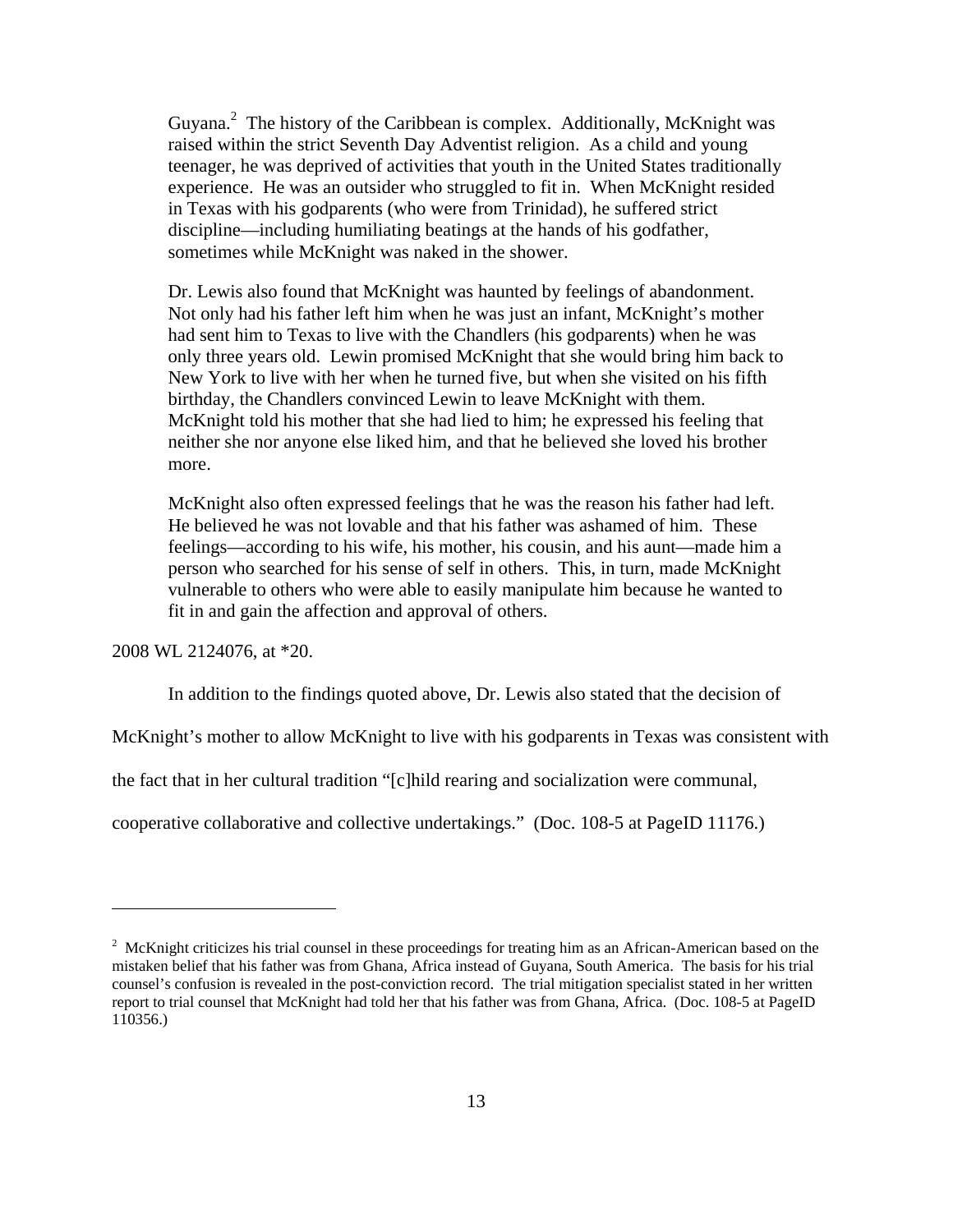Dr. Lewis presented other details of McKnight's upbringing that painted the picture of a difficult childhood. She stated that McKnight encountered racism and discrimination at school. (*Id.* at PageID 11191–92.) He was called "tar baby" and told he had been "left in the oven too long." *(Id.* at PageID 1191.) He had difficulty finding his identity because he was "a young black man in a white world," he was "so dark-skinned that even the other black kids teased him," and he was "not allowed to be either fully American or fully Caribbean." (*Id.* at PageID 11195.) Dr. Lewis also stated that McKnight felt isolated in Texas by the Chandlers' strict rules, including that he could not participate in football because the practice and games times conflicted with the Chandlers' religious practices. (*Id.* at PageID 1194.) Dr. Lewis concluded that McKnight was a "outgoing, trusting, [and] somewhat naïve" youth who was "very vulnerable, easily led astray and manipulated, easy prey to the predators out on the streets who were looking for young boys . . . to introduce to the underground drug and gang culture . . . who could be easily influenced to do their dirty work for them." (*Id.* at PageID 11190.) She explained that these circumstances led McKnight to participate in gang activity and "petty drugtrafficking" in New York. Later, McKnight went to Columbus, Ohio to sell drugs "where there was less competition" and he was arrested for breaking the law. (*Id.* at PageID 11195, 11200– 01.) This was McKnight's arrest for killing a person, but Dr. Lewis did not discuss the nature of the crime in her report. Instead, she stated that he spent five years in a youth correctional facility for the crime. Afterwards, he lived with his wife in a small, predominately white town where he was harassed on the basis of his race. (*Id.* at PageID 11201.) She stated that members of the KKK tried to run McKnight off the road on more than one occasion. (*Id.*)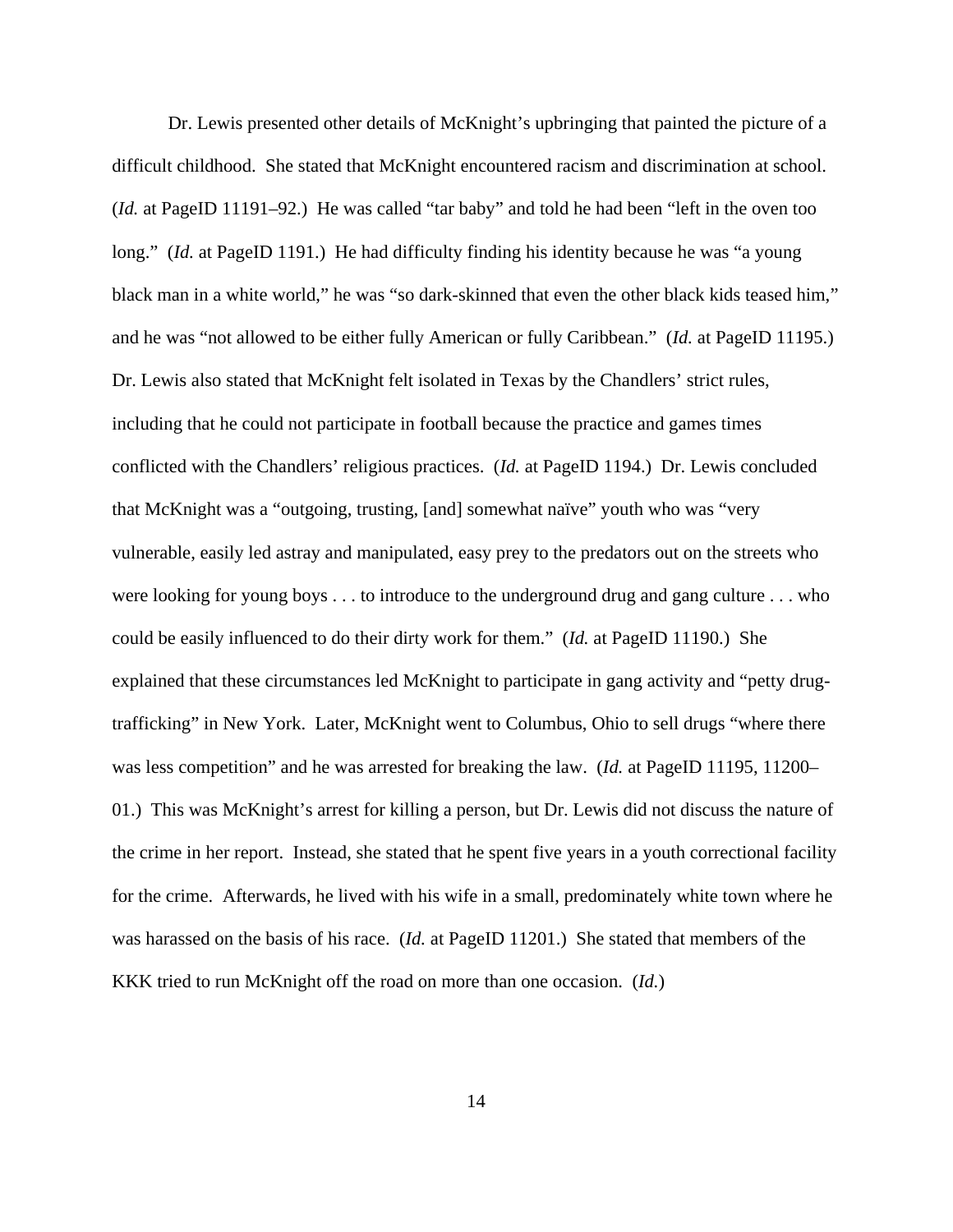The state appeals court concluded that trial counsel did not render ineffective assistance of counsel for failing to present the evidence of a cultural expert at trial. *McKnight*, 2008 WL 2124076, at \*22. The court believed the decision to be "tactical" and based on trial counsel's "reasonabl[e]" belief that if they introduced mitigation evidence that predated McKnight's juvenile detention, then the trial court would have permitted the prosecutor to introduce evidence regarding his juvenile murder adjudication. *Id.* at \*21. The court also stated that McKnight only offered speculation that cultural background evidence "would have humanized him to a jury and led to a life sentence." *Id.* at \*22. The court also relied on other decisions holding that trial counsel's failure to use cultural mitigation evidence did not constitute ineffective assistance. *Id.* For example, it specifically cited with approval a case holding that "[e]ncouraging jurors to decide a defendant's sentence based on conclusions about groups of people, delineated by race or ethnicity, is [an] anathema to individualized sentencing." *Id.* (quoting *State v. Murphy* (Dec. 26, 2000), Franklin App. No. 00AP–233).

## **3. Evidence Developed in the Habeas Proceedings**

<u>.</u>

 McKnight purports to assert a new ineffective assistance of counsel claim, separate from Ground Twenty-Seven, based on the evidence developed in these habeas proceedings. The Court now will examine this evidence to determine if it is fundamentally different than the evidence introduced in the state court post-conviction proceedings. The following facts were stated in an affidavit by Pamela Swanson, a mitigation specialist:<sup>3</sup>

<sup>&</sup>lt;sup>3</sup> Swanson first had been retained by McKnight during the state court post-conviction proceedings, but she explained that she was hampered in her investigation by McKnight's post-conviction attorneys. (Doc. 77-2 at PageID 2578–81.) The facts in the main text were discovered by Swanson during her habeas proceedings investigation.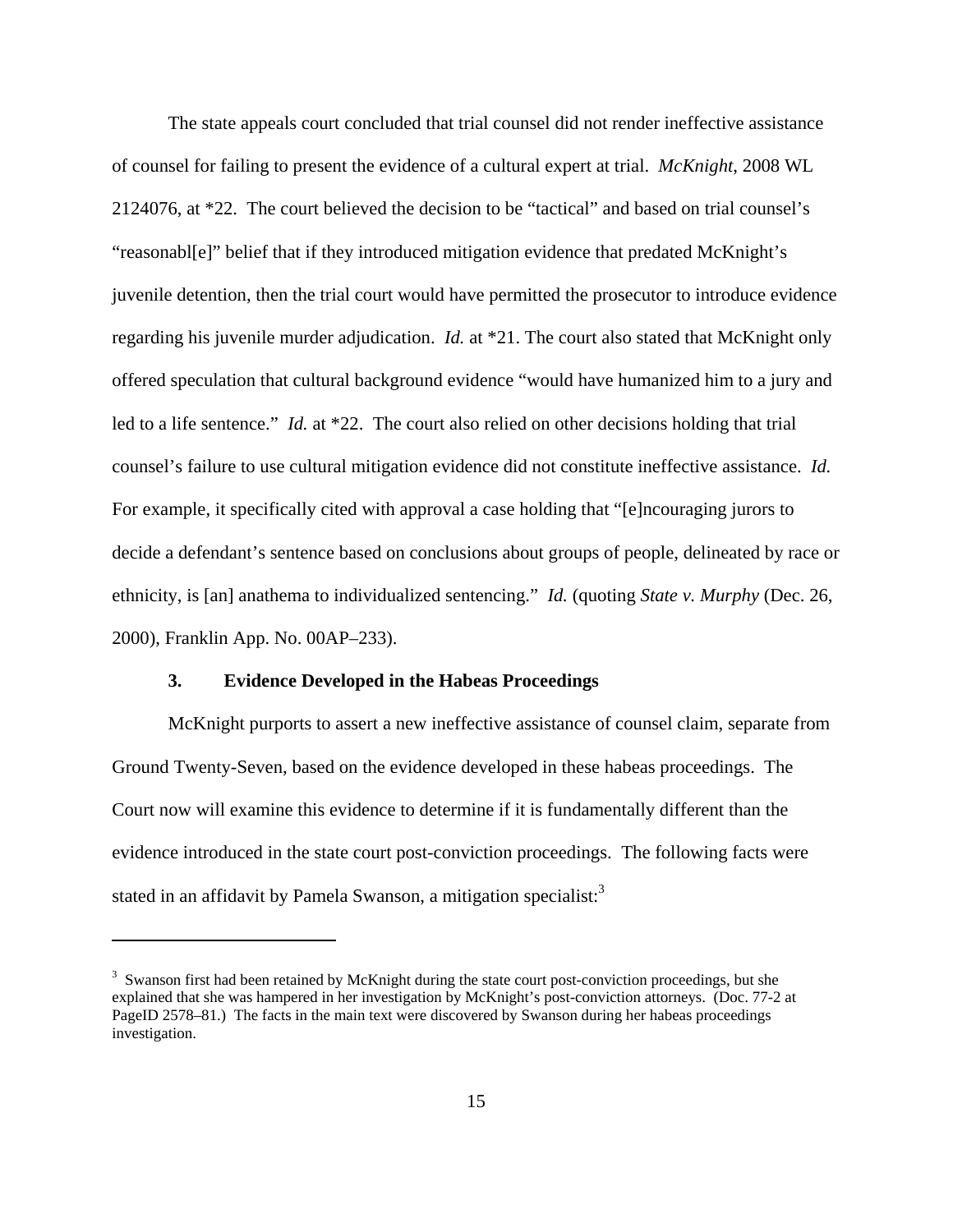- McKnight "insisted that he was Caribbean rather than African-American and resented being treated as any other young black man."
- McKnight was diagnosed with Attention Deficit-Hyperactivity Disorder as a child and was placed in special education classes at the various schools he attended.
- McKnight's mother "talked about the abandonment of the family by [McKnight's] father when [McKnight] was seven months old and how it . . . had a long-term negative impact on Greg."
- McKnight's feelings of abandonment "intensified when his mother repeatedly sent him off to live with friends and relatives in Texas."
- The Weekes family of Sheperd, Texas "kept" McKnight from 1982–1984. They said that McKnight's mother had "worked 16 hour days and went to bed immediately after cooking dinner; [*sic*] leaving McKnight to his own devices, starved for attention, since he was ignored by his mother and brother."
- McKnight had problems in school, "particularly how he was teased because of his dark skin." Children called McKnight a "tar baby and told him he stayed in the oven too long."
- McKnight lived with the Chandler family in Texas "in a mostly white rural area—where [his] extremely dark skin stood out and made him the subject of considerable harassment."
- McKnight's home life with the Chandlers, who were Seventh-day Adventists, was "extremely strict" and he was subjected to "severe beatings" by the Chandlers prior to and during junior high school.
- McKnight attempted to play football on the school football team in Texas, but the Chandlers would not allow him to practice or play in games that interfered with church meetings or the Sabbath. He was beaten for disobedience when he snuck away for games.
- McKnight was subject to beatings by his mother when he lived with her.
- McKnight's "isolation in Texas and feeling of abandonment" coupled with the lack of supervision by his mother when he returned to New York "made him ripe for the brutal gang initiation and indoctrination that was to follow."
- McKnight left school because of his treatment there and "turned to the streets, where he was easily manipulated by older youths into selling drugs" because he sought a father figure in the older youths.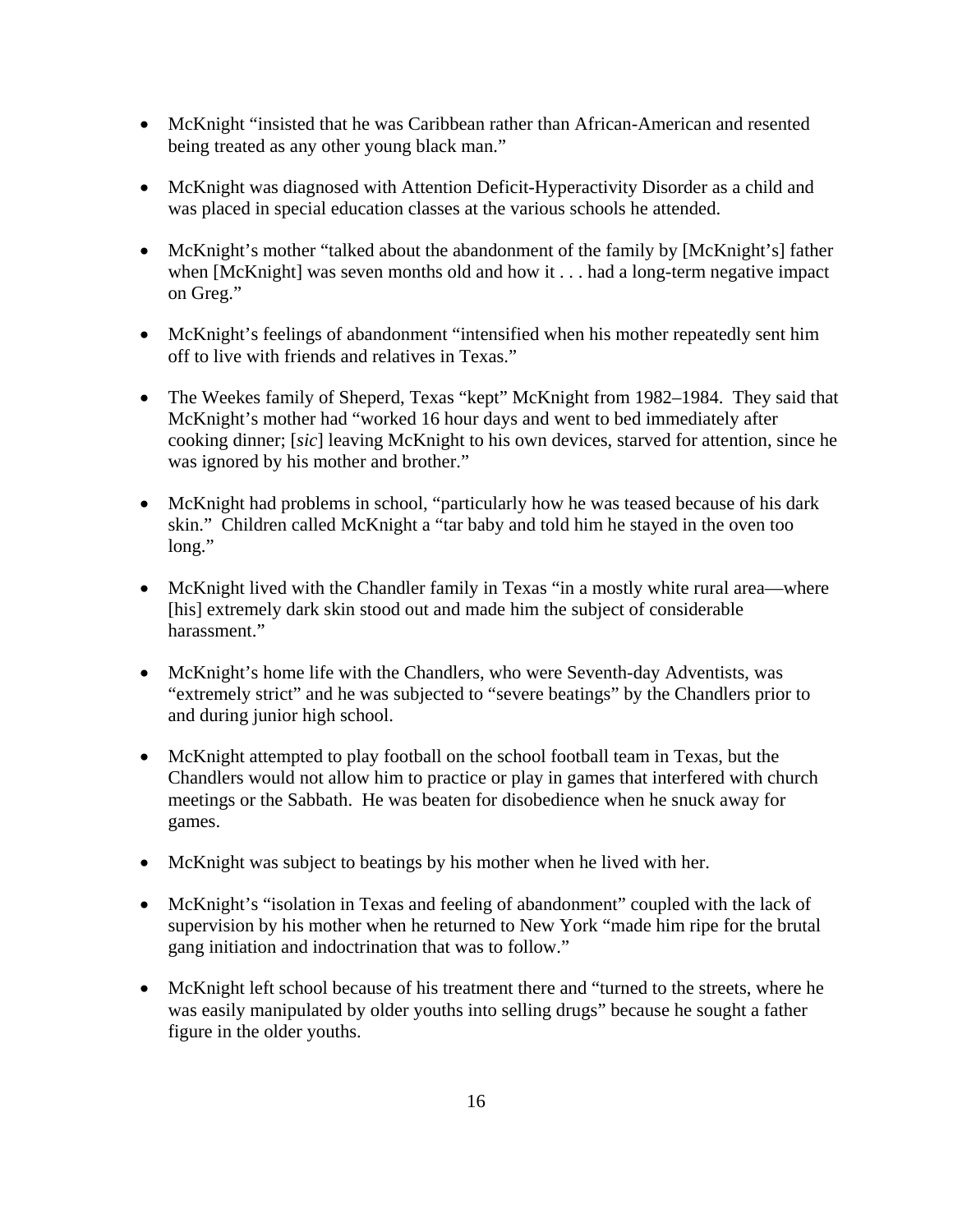• In New York, McKnight and his mother lived in the LeFrak City "notorious" housing complex in New York. A former gang leader and now youth counselor in New York explained the gang culture of LeFrak City to Swanson, and she summarized it as follows:

> LeFrak was a huge complex of towers and tunnels. The building's courtyards were divided into fiercely defended gang territories. Each of the many buildings had their own gangs. Associating with someone from another building was not tolerated. Because of their sheer size and numbers, gangs from LeFrak City ruled the surrounding neighborhoods as well. There was no escaping them. The gangs looked for and targeted vulnerable boys, like McKnight, who did not have fathers in their lives. They made sure that the gang became family and provided the boys with the protection and resources they needed to survive. . . . [Y]oung boys recruited by the gangs were traumatized and brutalized by older gang members in order to desensitize them to the acts of violence they were expected to commit. The young boys were conditioned to the violence in the same manner that soldiers and pit bulls were trained to kill. They were forced to watch brutal violence being perpetrated without the ability to intervene. . . . After proving themselves by "committing a felony" the boys were either taken out of town by their handlers to sell drugs or put on a bus to another city to sell drugs and return with the money.<sup>4</sup>

- McKnight was sent to Columbus, Ohio as part of his gang association. He was robbed of his drugs and money in Columbus. He committed murder in Columbus in an attempt to "come up with the money" at the age of fifteen and was placed in juvenile detention.
- McKnight began a relationship with a female guard while in detention. He married her and they had children after he was released. They lived together in a small, rural, predominately white town in southern Ohio. He was the only black man in the community. He faced racial hostility, including being run off the road and subjected to racial slurs.
- McKnight "strived to be a good person despite not having the skills or resources to do so."

 $\overline{a}$ 

<sup>&</sup>lt;sup>4</sup> It appears that the youth counselor shared facts relating to the gang culture in LeFrak City generally and lacks knowledge regarding McKnight's specific gang history or affiliation. At this time, the Court cannot determine if the youth counselor's testimony would be admissible.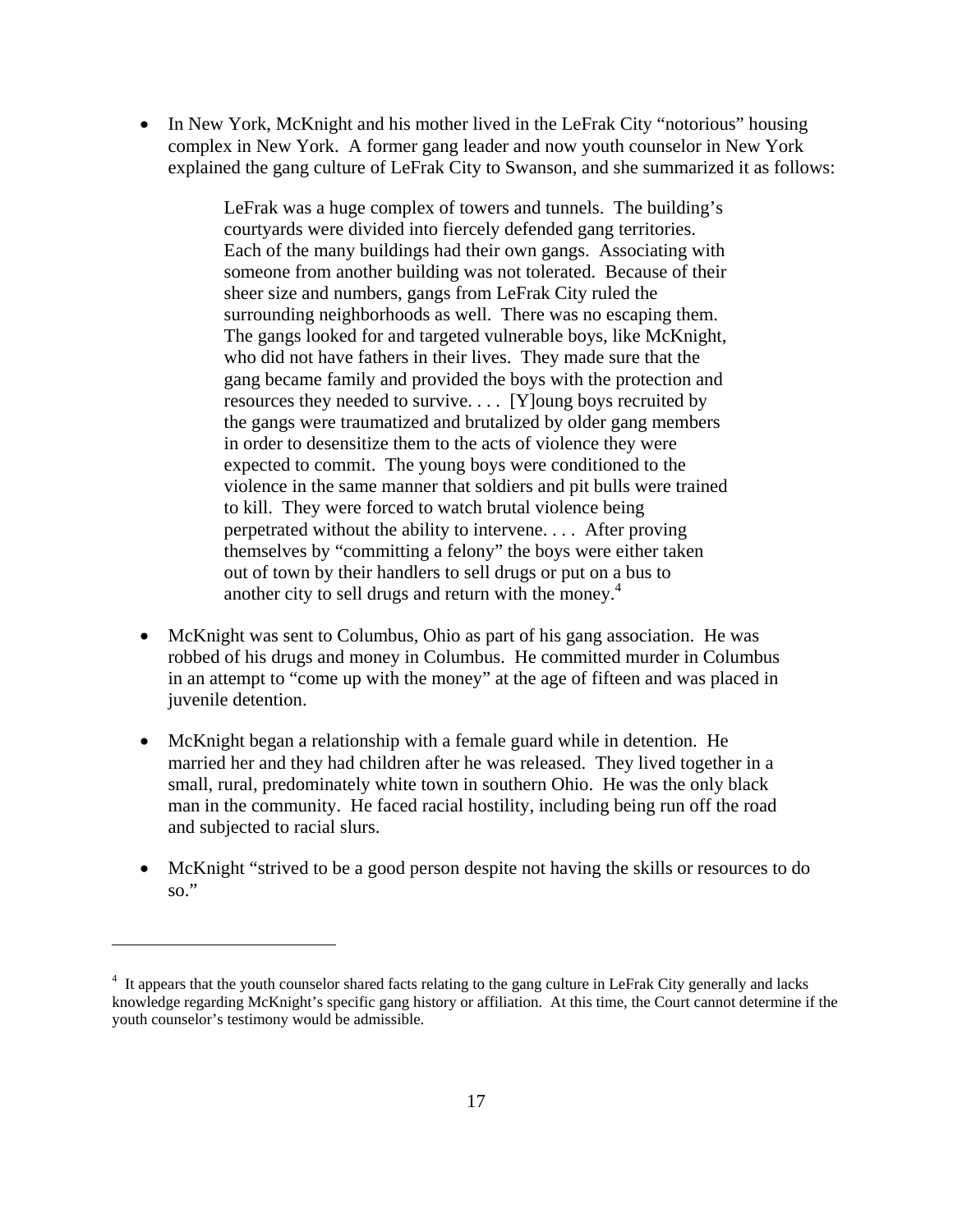During his childhood in New York, McKnight pushed his female cousin "out of harm's way when the two children were caught in the line of fire."

(Doc. 133-1 at PageID 15972–82; Doc. 77-2 at PageID 2578–83.)

 McKnight also developed evidence in these habeas proceedings regarding the extent of the mitigation investigation performed by McKnight's trial counsel and post-conviction counsel. (Doc. 133-1; Doc. 77-2 at PageID 2578–2581.) This evidence is recounted below where appropriate.

## **4. Comparison of the Evidence and Claims**

 Most of the mitigation facts in the Swanson affidavit—facts promoted by McKnight's habeas counsel as "new evidence"—are duplicative of or overlap with the evidence developed in the state court post-conviction proceedings. The following mitigation evidence was discussed both by Dr. Lewis during the state court post-conviction proceedings and by Swanson in the habeas proceedings: McKnight's difficulties in school, the fact that his mother left him in the care of non-family members in Texas for years, his sense of abandonment by his father and to a lesser extent by his mother, his strict Seventh-day Adventist upbringing, his feelings of racial separateness based on his dark skin color and Caribbean heritage, his susceptibility to gang influence, his juvenile history of drug trafficking, and his time spent in a youth correctional facility.

 The Court finds only a few minor differences between the evidence developed in state court and in these habeas proceedings. Dr. Lewis did not state that McKnight had been diagnosed with ADHD. She appeared to believe that McKnight lived with only one family in Texas, while Swanson identified two families which whom McKnight lived during his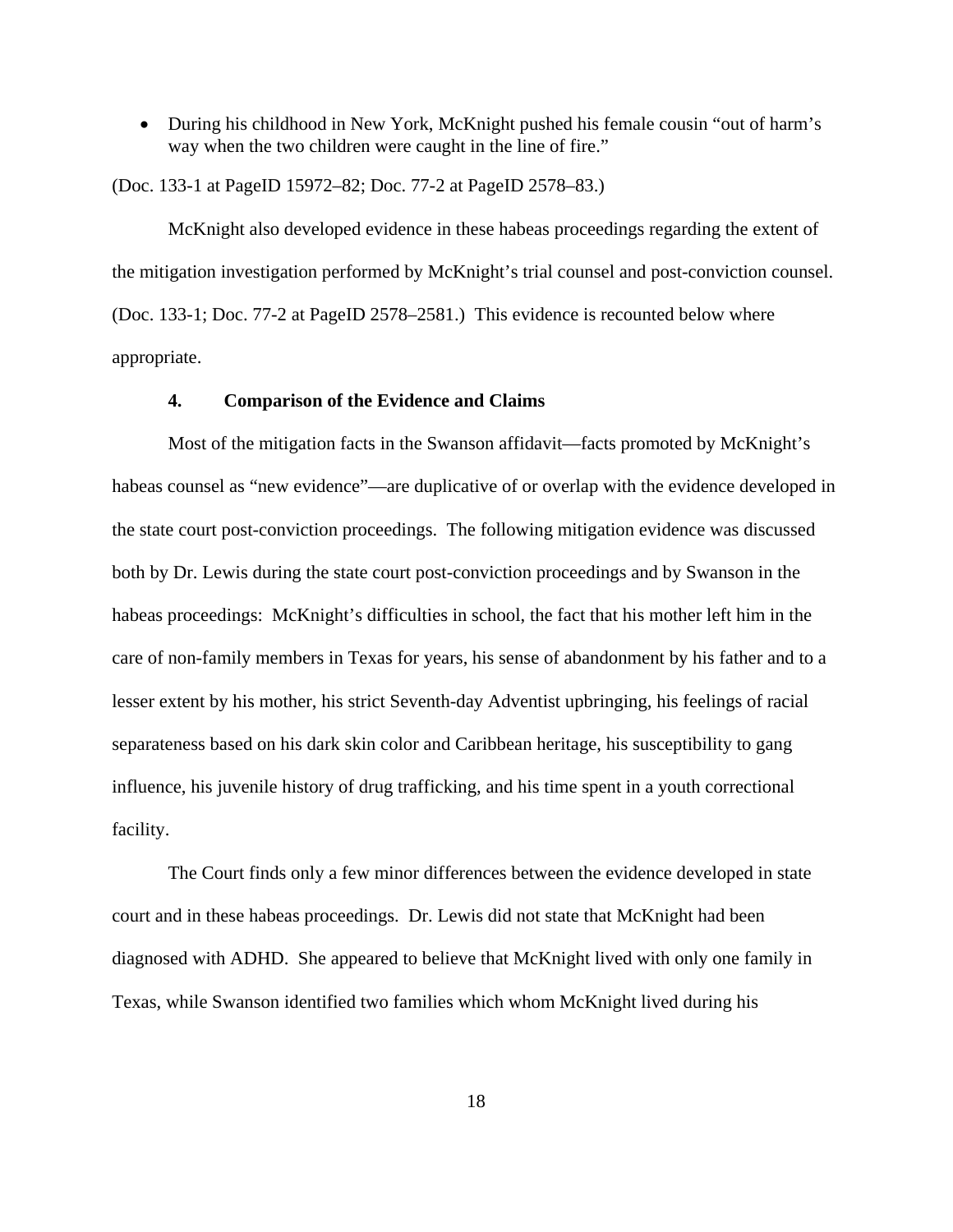childhood. Dr. Lewis stated that McKnight was subjected to beating from the Chandlers, but Swanson also stated that McKnight's mother also hit him. Finally, Swanson discussed in greater detail the gang initiation process in LeFrak City, how McKnight was sent by a gang to Columbus, Ohio to sell drugs, and the gang-related circumstances that led him to kill a person in Columbus while he was a teenager. In sum, McKnight has added a few new supporting facts in these habeas proceedings, but the evidentiary themes remain the same as what was presented to the state court in the post-conviction proceedings.

 Moreover, the habeas evidence, whether new or not, does not support a new claim separate from Ground Twenty-Seven. The Court already has determined that Ground Twenty-Seven was denied on the merits in state court when it was asserted as the ninth and fifteenth claims for relief in the post-conviction proceedings. (Doc. 115 at PageID 12444.) McKnight's ineffective assistance of counsel claim can be characterized as a new claim only if new evidence added during federal habeas proceedings "so fundamentally alters the claims at issue that the principles of comity and federalism underlying the exhaustion doctrine dictate that the Petitioner give the state courts an opportunity to address the claims first." *Johnson*, 2012 WL 628507, at \*2; *see also Vasquez*, 474 U.S. at 260 (stating in a pre-AEDPA case that new evidence did not support a new claim subject to the exhaustion requirement when it did not fundamentally alter the legal claim already considered by the state courts). The habeas evidence does not fundamentally alter Ground Twenty-Seven.

 McKnight focuses extensively on the investigative steps that his trial counsel and postconviction counsel did not take. Counsel (and the mitigation investigators) did not travel to New York, did not interview McKnight's family members in person, did not interview members of the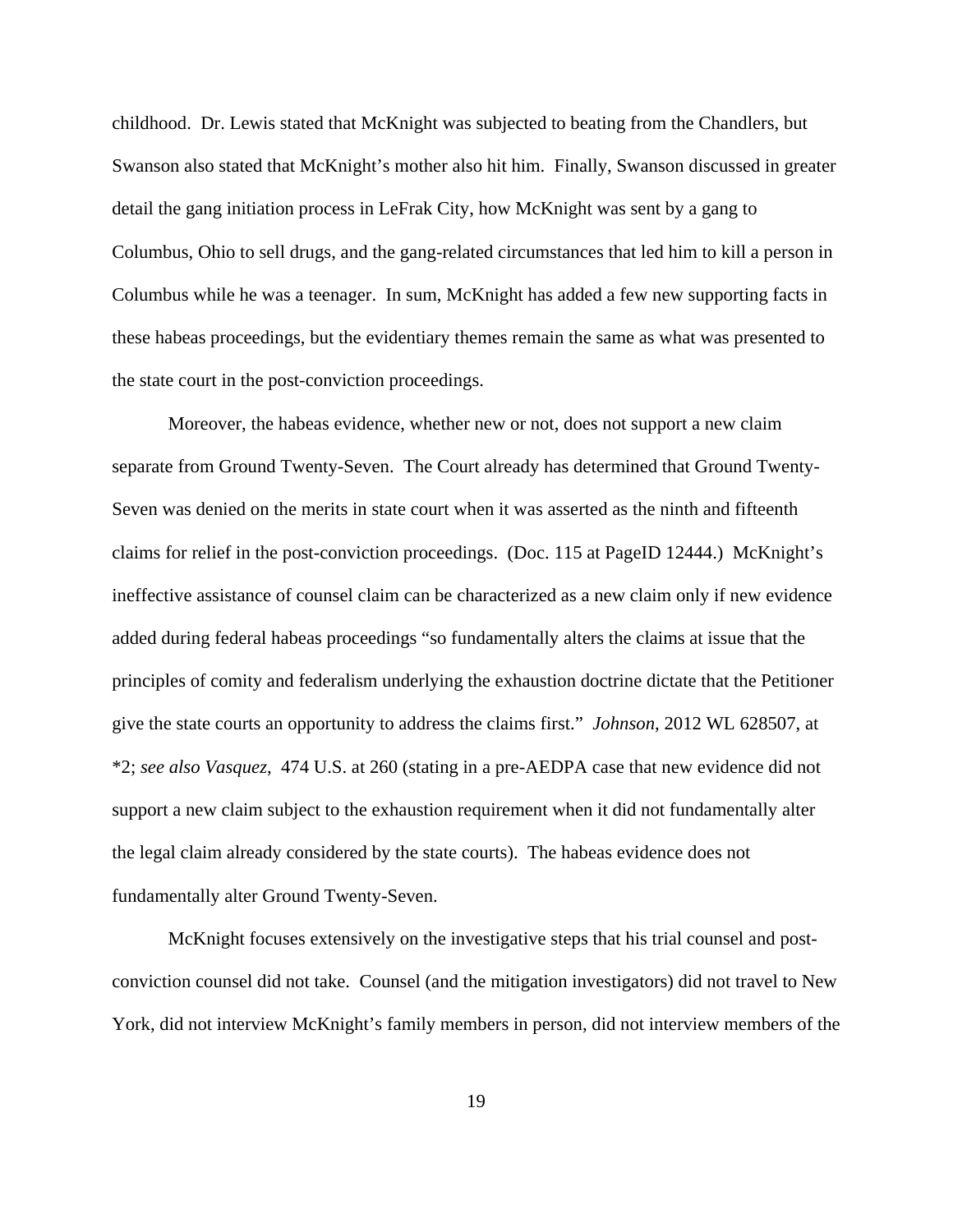Weekes or Chandler families, and did not tour the LeFrak housing complex. (Doc. 133-1 at PageID 15972–75.) Nonetheless, after those steps were taken by Swanson during the habeas proceedings, she presented few mitigation facts that had not already been introduced by Dr. Lewis during the state court post-conviction proceedings.

 A closer look at the Proposed Petition Claim reinforces the Court's conclusion. McKnight asserts in Ground Twenty-Seven that his trial counsel failed to complete a reasonable investigation into his background and mental health history. (Doc. 127 at PageID 15820–27.) Specifically, he asserts that trial counsel failed to present evidence concerning parental abandonment and the significance of his Caribbean-American cultural heritage. He states that such evidence would have "humanized" him to the jury and provided compelling evidence regarding the circumstances of his juvenile conviction. Subclaim A of the Proposed Petition Claim is almost word-for-word identical to subclaim A of Ground Twenty-Seven. (*Compare* Doc. 127 at PageID 15820–24 *with* Doc. 133-1 at PageID 15950–55.) Subclaim B of the new claim in the Proposed Petition also is almost identical to the first five paragraphs in subclaim B of Ground Twenty-Seven. (*Compare* Doc. 127 at PageID 15824–25 *with* Doc. 133-1 at PageID 15957.)

 Subclaims C and D of the Proposed Petition Claim concern McKnight's social history and upbringing. The subclaims are based on his mother's struggles as a single parent, the years he spent living in Texas with other families, the sense of isolation he felt based on his dark skin color and the strictness of the Seventh-day Adventist religion in which he was raised, and his susceptibility to gang influence in the LeFrak City housing project. (Doc. 133-1 at PageID15957–62.) These subjects were addressed in the state court post-conviction proceedings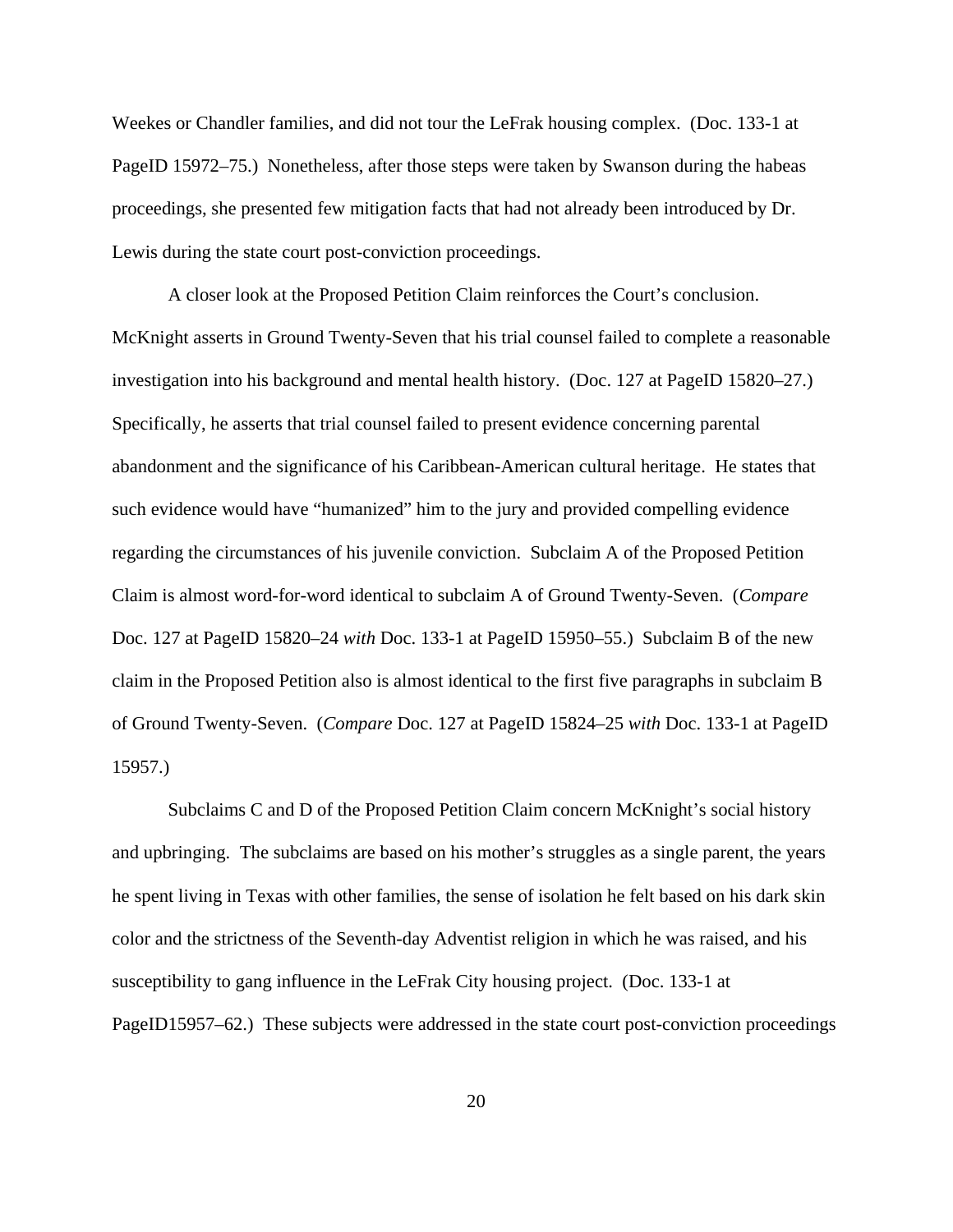by Dr. Lewis. Admittedly, McKnight offers more specific testimony in the habeas proceedings concerning LeFrak City and the gang pressures to which McKnight was subjected. However, the narrative that McKnight was susceptible to gang influence because of his upbringing and feelings of abandonment already were presented in this Court and in the post-conviction proceedings.

 Subclaim E concerns the circumstances of McKnight being brought by his gang to Ohio to sell drugs, being robbed of his money and drugs, and committing murder to replace the money which he lost, all while he was a juvenile. (Doc. 133-1 at PageID 15962–64.) Swanson gave new facts leading to McKnight's juvenile arrest. However, Dr. Lewis had explained in the state court post-conviction proceedings that McKnight sold drugs in New York and later in Ohio as a result of hanging out with a "baser sort" and "unsavory characters" on the streets. She also reported that he was placed in a youth correctional facility for five years after breaking the law. (Doc. 108-5 at PageID 11195, 11200.) The reasonable inference that he was incarcerated for a crime arising from his drug-trafficking activities easily could be drawn from the facts in Dr. Lewis's report.

 Finally, Subclaim F concerns McKnight's time in a youth detention center, his release, and his subsequent life with his wife in a rural and predominately white community in southern Ohio. (Doc. 133-1 at PageID 15964–66.) No evidence appears to have been introduced in the state court post-conviction proceedings about McKnight's good behavior in prison or the fact that he feared gang retribution upon his release. However, Dr. Lewis did address McKnight's discomfort living in a small, predominately white community in Ohio after his arrest and the fact that he was subjected to harassment on the basis of his race.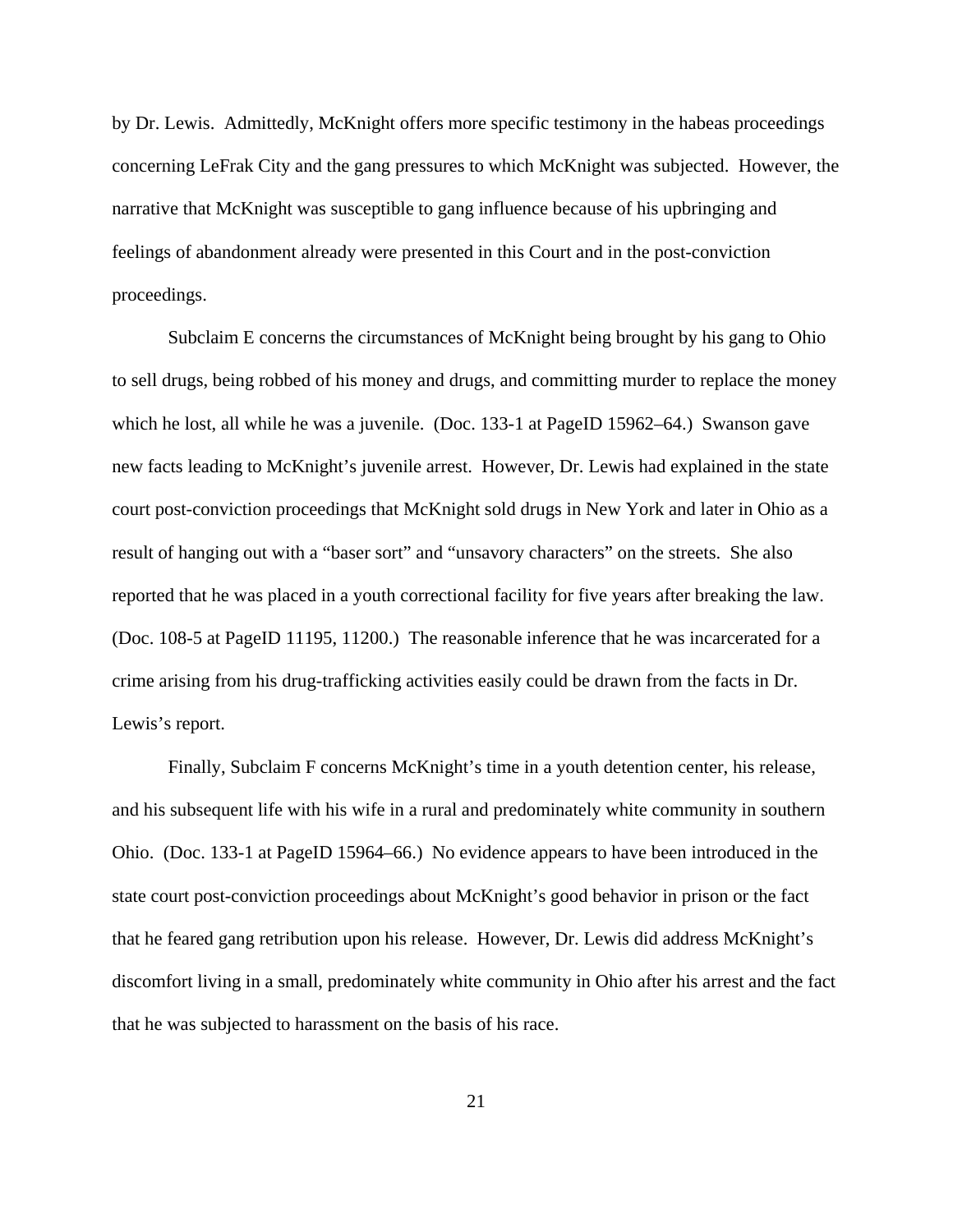The Court concludes that the ineffective assistance of counsel claim asserted in the Proposed Petition does not qualify as a new, unexhausted claim for purposes of the *Rhines* analysis. McKnight presents a few new mitigation facts, but they do not fundamentally alter the substance of the ineffective assistance of counsel claims he first presented to the state court in the ninth and fifteenth claims in the post-conviction proceedings. *Johnson*, 2012 WL 628507, at \*2 (fundamentally alter standard); *see also Vasquez*, 474 U.S. at 260 (same). *Rhines* does not provide an avenue by which McKnight can stay this habeas case so that he can exhaust new evidence in state court supporting an already exhausted claim. *See Carter*, 829 F.3d at 466–67 (denying a stay to enable a petitioner to exhaust new evidence in support of an existing claim). Further, because the Court already has determined that the underlying post-conviction proceeding claims were decided on the merits by the state court, McKnight can rely only on the evidence presented in the state court record to support his ineffective assistance of counsel claim in these habeas proceedings. *See Cullen*, 563 U.S. at 181–85.

## **B. Dilatory Tactics**

 Alternatively, McKnight fails to meet the *Rhines* test to obtain a stay and abeyance even if the Court were to conclude that he was offering new evidence to support a new, unexhausted claim. Magistrate Judge Merz faulted McKnight for "interfer[ing] with the gathering of mitigation evidence" during the state court proceedings "because of his distrust or dislike for various persons assigned to provide him with legal services." (Doc. 210 at PageID 16597.) He concluded that McKnight had engaged in dilatory tactics and that he cannot now "use his own failure to cooperate as an excuse to delay finality in these habeas proceedings." (*Id.*) Because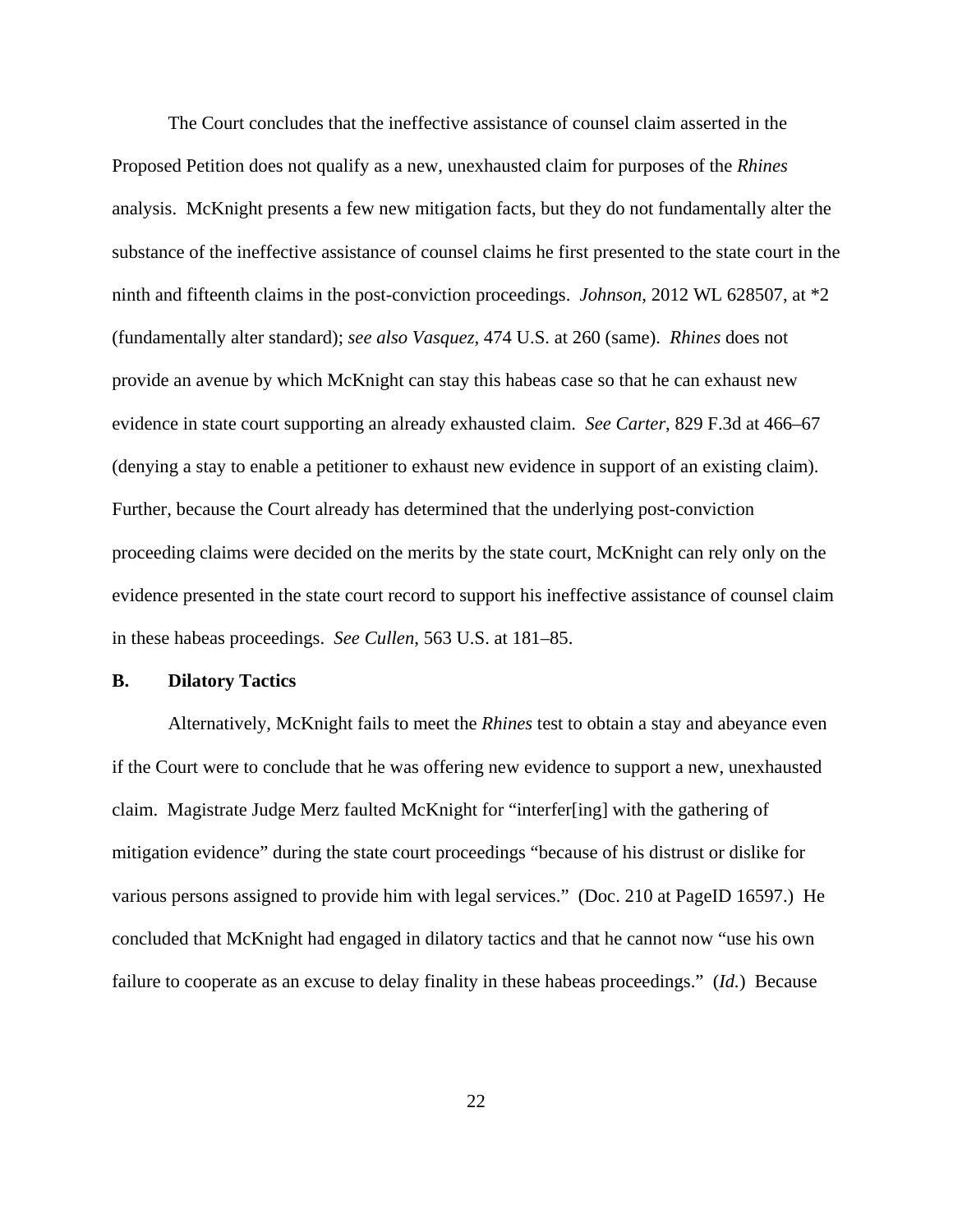that conclusion is not clearly erroneous or contrary to law, the Court will affirm the Magistrate Judge.

 Mitigation specialist Swanson detailed the ways in which McKnight and his mother were uncooperative during the state court proceedings. Swanson reported that the trial mitigation specialist and the trial criminal investigator found McKnight to be difficult. (Doc. 133-1 at PageID 15973.) She stated that McKnight's mother was "guarded" when they spoke by telephone during the post-conviction proceedings and shared little beyond what she had told the investigators and attorneys prior to trial. (*Id.*) McKnight did not like his post-conviction attorney and had a strained relationship with her. (*Id.* at PageID 15973–74.) He was "angry" to be assigned a black litigation specialist because he insisted he was Caribbean and not African-American or "any other young black man." (*Id.*) Swanson stated that McKnight and his mother did not share information critical to mitigation with the trial or post-conviction counsel teams about "cultural child-rearing practices; [McKnight's] problems in school; issues of abandonment by primary caregivers; physical abuse; traumatization and brutalization by older youths who viewed him as a disposable commodity; and childhood diagnosis of Attention Deficit-Hyperactivity Disorder." (*Id.*)<sup>5</sup> It would undermine the AEDPA's purpose to encourage finality if a petitioner could be permitted to delay federal habeas proceedings to pursue an ineffective assistance of counsel claim based on evidence that was fully within control of the petitioner and his close family members during the earlier state court proceedings. *See Rhines*, 544 U.S. at 277 (recognizing that granting a stay frustrates the AEDPA goals to encourage finality and to

<u>.</u>

<sup>&</sup>lt;sup>5</sup> Swanson's statement appears to be factually inaccurate because, as discussed earlier, information about all of those topics except the ADHD diagnosis was in the post-conviction record through Dr. Lewis's report.